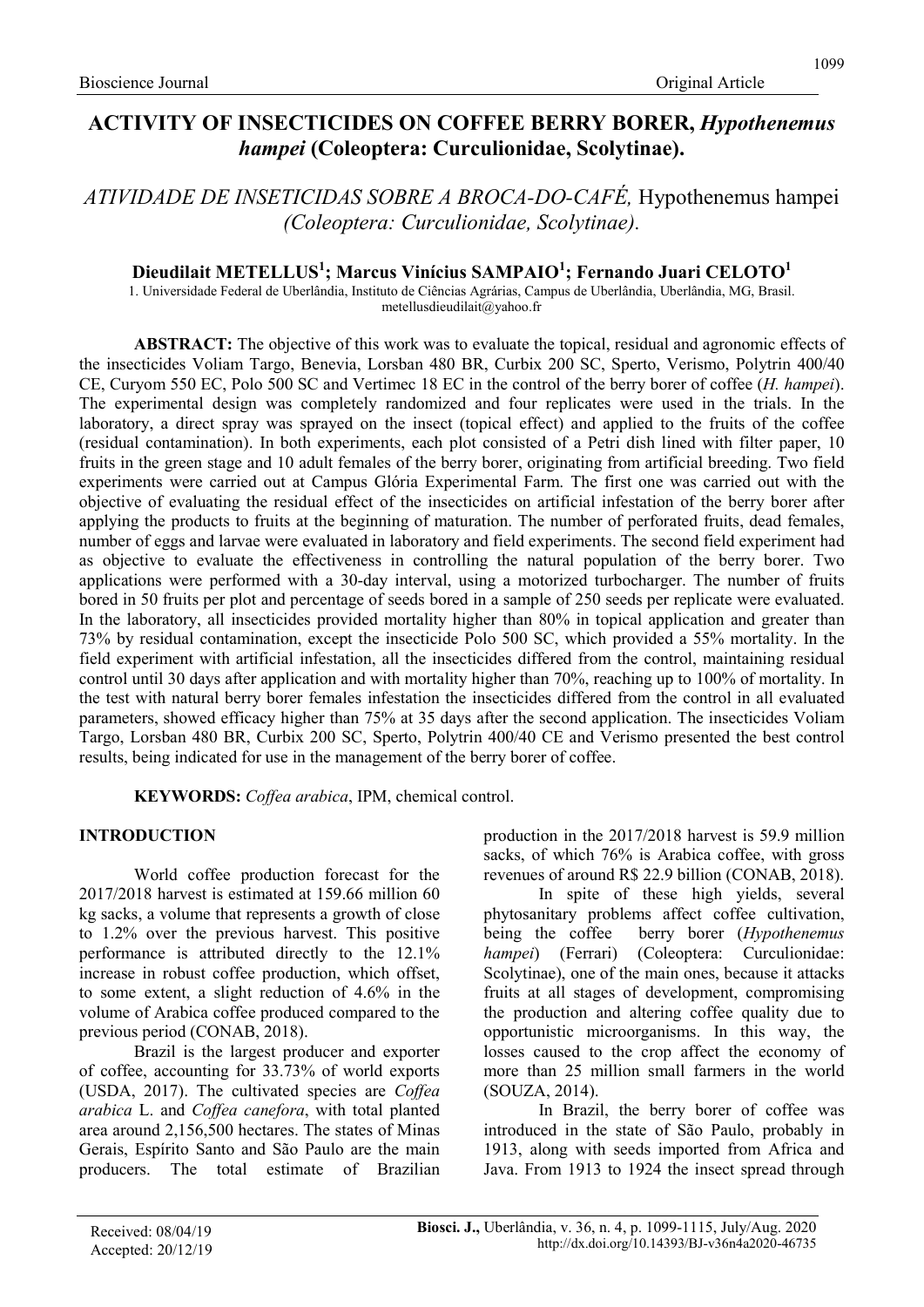many coffee plantations in Campinas and several neighboring municipalities. In the harvest harvested in 1924 the first losses were observed. From then on, the berry borer spread throughout the coffee regions of Brazil (SOUZA; REIS; SILVA, 2007).

For the management of coffee borer, it is necessary to know the bio-ecology of the insect and its interaction with the environment to determine its management, integrating several forms of control (MICHAEL; PORTILLAR, 2018). The application of insecticides is the most widely used method of control and is responsible for the 1940 revolution in insect control, as it has been the most efficient and economical means of combating insects, especially if the objective is to maximize crop productivity in large areas (SOUSA, 2013). This method is recommended for the management of coffee beery borer when 3 to 5% of brocaded fruits are observed, however, most producers do not follow this recommendation, making applications without any criterion (SOUSA, 2013).

Although chemical control is the main method used by farmers to manage H. hampei, it has been shown to be of low efficiency due to the natural selection of resistant insect strains, which can also cause environmental problems such as the elimination of natural enemies and contamination of the soil (MOURA; CARVALHO; BOTTON, 2012) The chemical control with the insecticide endosulfan was the most efficient for the control of the berry borer in coffee cultivation, however, due to its toxicology, certifiers and government banned its use. In addition, the indiscriminate use of this insecticide, without proper monitoring and manage Laboratory Experiments

Two experiments were realized in the Laboratory of Entomology of the Federal University of Uberlândia, Brazil, to evaluate the effect of insecticides on the insect, the first one on top of the insect (shock effect) and the second on the fruits, to verify the residual effect of insecticides. Each plot consisted of a Petri dish of 10 cm diameter, lined with filter paper. For the accomplishment of these tests fruits were used from the experimental area of Campus Glória, previously described. Rosettes with fruits in the green grain stage were collected using pruning shears and the material was packed in a thermal box and transported to the laboratory. The fruits were washed in running water and then left in 5% hypochlorite solution for 10 minutes. After this period, the fruits were washed in running water and left at room temperature for drying. For the tests were used adult females of H. hampei, originating from artificial diet, provided by the Laboratory of Entomology of the agronomic institute of Paraná (AIPAR). The insects were kept in petri dishes containing artificial diet and during the whole period of the tests were kept in an air-conditioned room  $(25^{\circ}\text{C} \pm 1^{\circ}\text{C}$  and photo-phase of 12 hours).

ment, has diminished its effectiveness. Proof of this is the increase in the number of applications and the doses practiced in recent years (PARENTI; SOUZA; MEDEIROS, 2013).

With the exit of the endosulfan insecticide from the Brazilian market in 2013, there was a great concern on the part of the researchers, consultants and producers regarding the options available for the control of the coffee borer  $(H. \; \text{hampei})$ , being an important pest in the crop of coffee, there was a strong demand for research of new assets to control this pest (MENDONÇA; MATTIELLO, 2017).

New insecticides can replace endosulfan with less environmental impact in chemical control, but without the strategic management of this pest, new technologies will have short efficiency and high cost for producers. The solution to the population control of this pest in a sustainable way consists in the frequent monitoring of the plots with historical of the pest, to treat them with the insecticides punctually well at the beginning of the infestation and only where it is necessary. In addition, the rotation of the chemical groups of insecticides corroborates the longevity of the efficiency of the new insecticides. In this context, it is important to carry out studies to evaluate the activity of insecticides available in the market for coffee cultivation (SILVA et al., 2010). Thus, this study aimed to evaluate the topical, residual and agronomic effects of the insecticides Voliam Targo, Benevia, Lorsban 480 BR, Curbix 200 SC, Sperto, Verismo, Polytrin 400/40 CE, Curyom 550 EC, Polo 500 SC and Vertimec 18 EC in the control of the berry borer of coffee (H. hampei).

#### MATERIAL AND METHODS

The work was developed during the 2017/2018 harvest, in two stages, two laboratory tests and two field tests. The products used are shown in Table 1. The control treatment consisted only of water. The experimental study was a completely randomized design with 11 treatments and 4 replicates.

The first stage of the experiment was conducted from March to May at the UFU Entomology Laboratory (Federal University of Uberlândia) located at the Umuarama Campus of Block 4C. The field stage was conducted from March to June 2018, at the Experimental Farm of Campus Glória of the Federal University of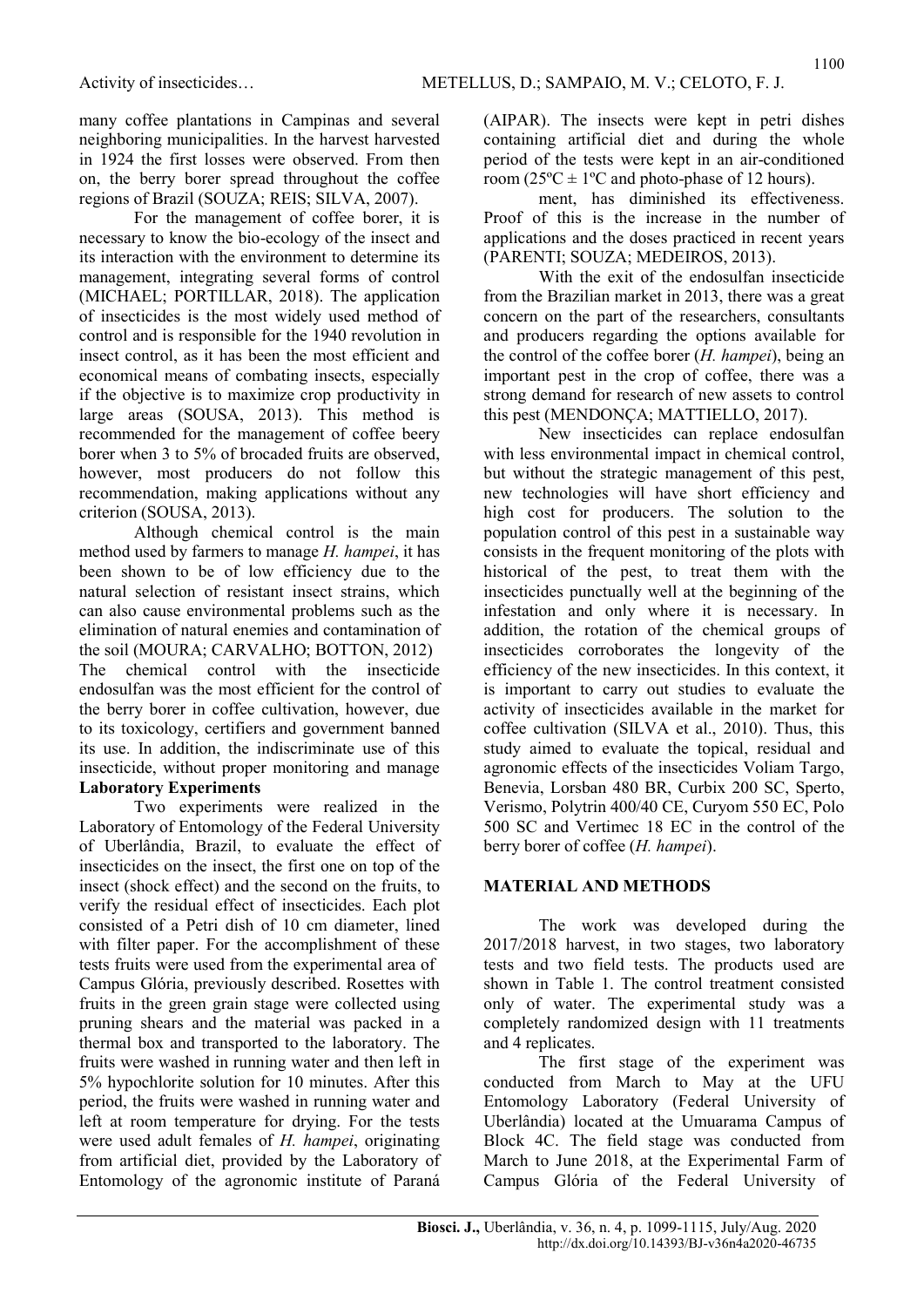1101

Uberlândia, in the Coffee Sector, geographical coordinates: 18 ° 57'34.6 "S 48 ° 12'20.2" W, Altitude: 883m accuracy: 7m.

|  |  |  | Table 1. Trade name, active ingredient, chemical group, concentrations of the active ingredients and doses of |  |  |  |
|--|--|--|---------------------------------------------------------------------------------------------------------------|--|--|--|
|  |  |  | insecticides, tested in mortality, population and reproduction control, under laboratory and field            |  |  |  |
|  |  |  | conditions. (Sistema de agrotóxicos fitossanitários - AGROFIT, 2015). Uberlândia - MG, 2018.                  |  |  |  |

| Treatments /Trade name         | Active ingredient / Chemical group                                | Concentrations <sup>2</sup> | Doses <sup>T</sup><br>c.p./ha |
|--------------------------------|-------------------------------------------------------------------|-----------------------------|-------------------------------|
| 1. Control                     |                                                                   |                             |                               |
| 2. Voliam $Targo3$             | Chloranthraniliprole / Anthranilamide +<br>Abamectin / Avermectin | $45 + 18$                   | $100 \text{ mL}$              |
| 3. Benevia                     | Cyantraniliprole / anthranilamide                                 | 150                         | $1500 \text{ mL}$             |
| 4. Lorsban 480 BR              | Chlorpyrifos / organophosphorus                                   | 1200                        | $2500$ mL                     |
| 5. Curbix 200 SC               | Ethylole / phenylpyrazole                                         | 500                         | $2500 \text{ mL}$             |
| 6. Sperto                      | Acetamiprid / Neonicotinoid +<br>Bifenthrin / Pyrethroid          | $125 + 125$                 | 500 g                         |
| 7. Verismo                     | Metaflumizone / Semicarbazone                                     | 480                         | $2000 \text{ mL}$             |
| 8. Polytrin 400/40 CE          | Cypermethrin / Pyrethroid +<br>Profenofos / Organophosphorus      | $32 + 320$                  | $800 \text{ mL}$              |
| 9. Curyom 550 EC               | Lufenuron / Benzoylurea +<br>Profenofos / Organophosphorus        | $40 + 400$                  | $800$ mL                      |
| 10. Polo 500 SC                | Diafentiuron / Phenylthiourea                                     | 400                         | $800 \text{ mL}$              |
| 11. Vertimec $18 \text{ EC}^3$ | Abamectin / Avermectin                                            | 18                          | 1000 mL                       |

<sup>1</sup>Doses (mL or g commercial product.ha<sup>-1</sup>); <sup>2</sup>Concentrations (g a.i. kg or L<sup>-1</sup> c.p.). <sup>3</sup>Adjuvant: Assist. 0, 25%v/v.

The cultivar used in the two stages of the experiment was the Coffea arabica L, at 14 years of age, planted at a spacing of 3.5 m x 0.70 m with 4081 plants / ha. In the experimental field, all the cultural treatments necessary for the good development of the culture (liming, fertilization, irrigation and weed management) were carried out. Priori Top + Nimbus® (0.5 L.ha<sup>-1</sup> + 1L.ha<sup>-1</sup>) and two applications with a 30-day interval with the fungicide Priori Xtra + Nimbus® (0.75 L.ha<sup>-1</sup> + 1  $L.ha^{-1}$ ).

To evaluate the mortality by the effect of the topical application of the insecticides, 10 active and adult females of the breeding drill were transferred to Petri dishes. Soon after the transfer of the females, the application, with manual sprayer, was carried out in the proportion of  $300$  L.ha<sup>-1</sup>. After spraying and drying the syrup, 10 fruits were added per dish.

To evaluate the mortality by the residual effect of the insecticides, the fruits were immersed in the syrup containing the insecticide for 10 minutes and were dried. Two hours after application 10 fruits were transferred to Petri dishes lined with filter paper and soon thereafter, 10 active females of the borer, from the rearing on artificial diet, were transferred to Petri dishes

The evaluations were performed 6, 12 and 24 hours, 3, 5, 7 days after application. The evaluated parameters were mortality and number of fruits bored. At 15 days after application, the bored fruits were dissected to count the number of eggs and larvae.

#### Field Experiments

Two field experiments were carried out at the Campus Glória Experimental Farm, in adjacent areas of the same coffee plantation, and a volume of 400 liters/ha<sup>-1</sup> was used.

#### Evaluation of the residual effect.

First, an experiment was carried out to verify the residual effect of insecticides applied on coffee fruits. For this, parcels with five plants were demarcated and in the central plants were marked 10 branches containing at least five rosettes with 11 fruits on mean. These branches were sprayed at the same application concentration as the first test using a hand sprayer. Two hours after application, ten active females from artificial breeding were infested. To control the bored fruits, an organza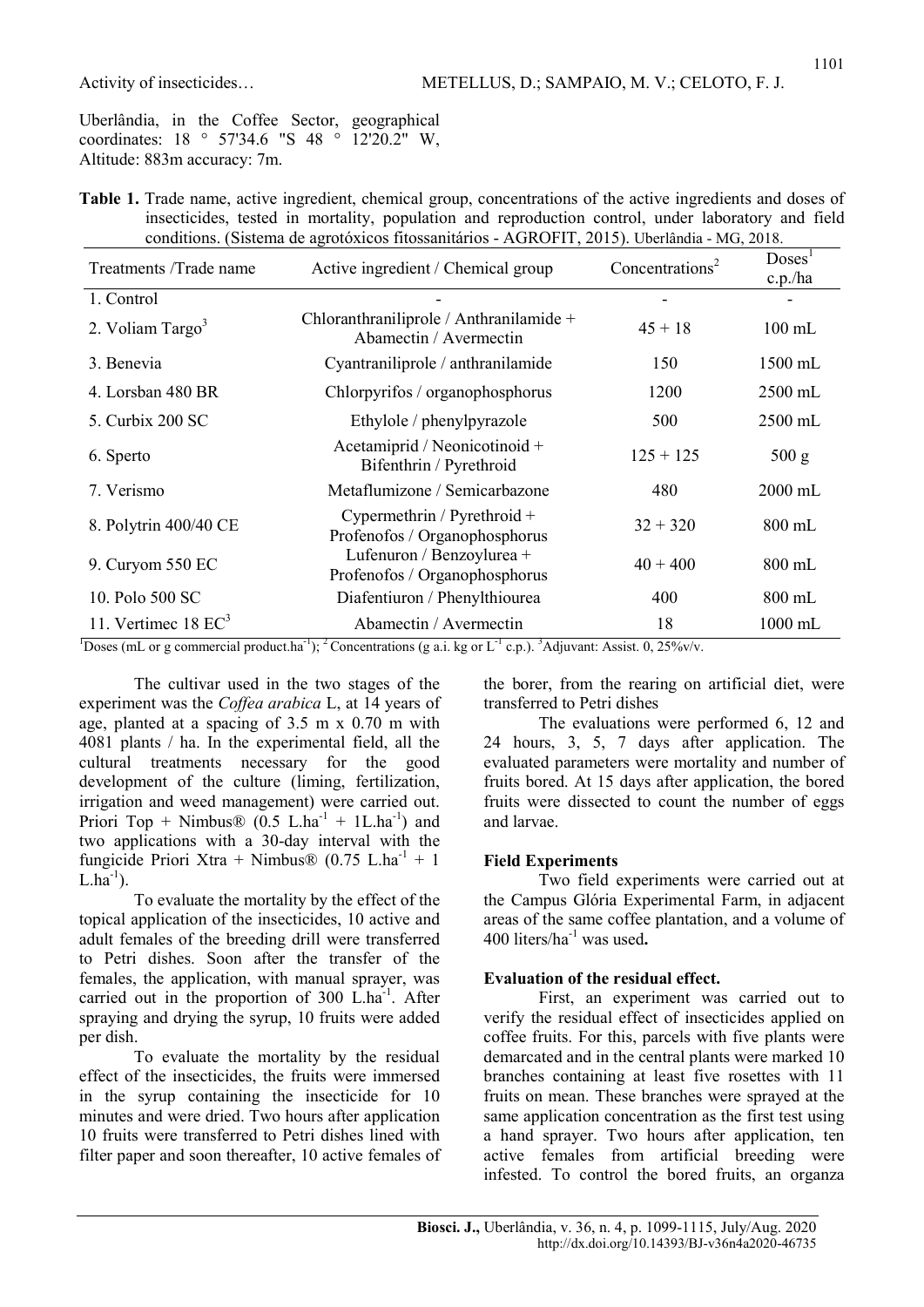cage measuring 30x50 cm was used. A total of four infestations were performed with a 10-day interval between each infestation. Before each infestation, any broached fruits were removed from the branch to be infested.

Ten days after each infestation (DAI), the infested branch was removed per plot with the help of pruning shears and taken to the laboratory, where the total number of fruits, number of fruits drilled, number of live drills, and number of fruits were counted. Thus the bored fruits were dissected to count the number of eggs and larvae.

#### Evaluation of the efficacy of insecticides in natural infestation.

An area was selected in the coffee-farms of UFU, which was monitored weekly for natural infestation of the berry borer. The experiment was demarcated following a completely randomized design. Each plot consisted of a 15 meter long crop line, with 21 plants, and the evaluations were carried out in 12 central plants. Two applications were performed with a 30-day interval. The applications were performed with motorized turbocharger sprayer (Stihl SR 420), with volume of syrup corresponding to  $400L.ha^{-1}$ . To evaluate the quality of the application, water sensitive paper was used in the control plots to evaluate the size and distribution of the drops in the sprayed plants, the equipment being calibrated with water.

In this way, it was tried to approach the normal conditions executed in the experimental farm (UFU - Campus Glória). At the time of application the wind speed and temperature ranged from 3 to 8 km.h<sup>-1</sup> and 22 to 30<sup>o</sup>C, respectively (time between 16:00 and 18:00).

Efficacy evaluations were performed at 0 (pre-evaluation), 15 and 30 days after the first application (DAPA) and at 7, 14, 21, 28 and 35 days after the second application (DASA), by counting the number of fruits attacked in 50 fruits per plot, being 25 fruits of each side of the line, always in the central plants. The evaluation methodology followed the standard recommended by EPAMIG (COMPANY OF AGRICULTURAL RESEARCH OF MINAS GERAIS - EPAMIG, 2014).

At the end of the evaluations 35 days after the second application, the fruits were approximately 90% maturation. Thus, to evaluate the final infestation of the drill, approximately four liters of fruits were collected per plot, half of each side of the line, always in the central plants. The collected fruits were packed in individual bags (onion bag) and dried in a natural environment until reaching approximately 13% moisture. After drying the fruits were benefited. After the processing, an aliquot of 200 g per plot was separated from this aliquot were randomly separated 250 seeds and counted the number of grained grains.

### Statistical analysis

Data were submitted to Shapiro-Wilk and Bartlett tests in order to verify normality of distribution and homoscedasticity. On confirmation of these assumptions, data were submit ted to analysis of variance (ANOVA), and means were compared using the Tukey test. In all tests, the level of statistical significance was set at 5%.

#### RESULTS AND DISCUSSION

## Topical application in laboratory

In the first evaluation (6 HAA) of the topical effect of insecticides in the laboratory, it was observed that almost all the insecticides tested provoked mortality of the larger coffee borer than the control, except Verismo and Polo 500 SC. Also, it was possible to observe high mortality of adult females of H. hampei for some of the insecticides tested (Table 2). The insecticides Lorsban 480 BR and Sperto caused the highest mortalities (100% and 93% respectively), six hours after the application, characterizing knock down effect. In the second evaluation (12 HAA) only the insecticide Polo 500 SC showed no mortality higher than the control and the insecticides Curbix 200 SC, Curyom 550 EC, Polytrin 440/40 CE and Vertimec 18 EC presented the same mortality as Lorsban 480 BR and Sperto (Table 2). Similarly, at 7DAA days after application, only the insecticide Polo 500 SC showed no mortality (38%) higher than the control, however, the other insecticides presented mortality results higher than 80%. The insecticides Voliam Targo and Benevia presented lower mortality values than those of Lorsban 480 BR, Curbix 200 SC, Curyom 550 EC, Sperto, Lorsban 480 BR, Vertimec 18 EC and Polytrin 400/40 CE (Table 3).

Differently, Dieperi et al. (2010) verified that the application of Lorsban 480 BR with the direct spray on the berry borer, resulted in low mortality, that is, only 9% higher than the control. However, the work done by Ribeiro (2012) resulted in a higher mortality of the coffee borer with Lorsban 480 BR among the five insecticides tested by the author in the control of H. hampei.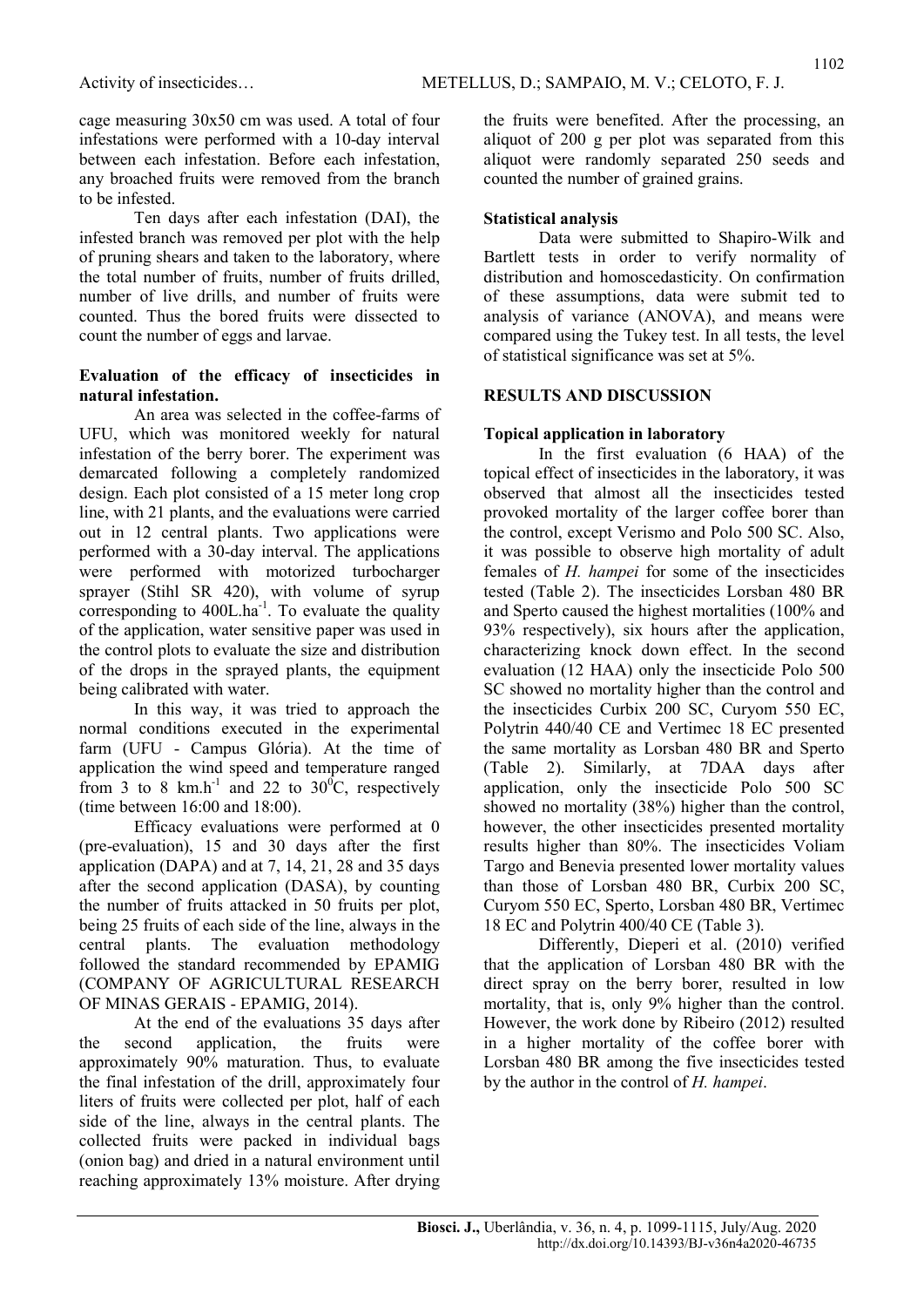#### Activity of insecticides… METELLUS, D.; SAMPAIO, M. V.; CELOTO, F. J.

**Table 2.** Mean accumulated mortality ( $\pm$  SE) and percentage of efficiency (% E) in each evaluation period, after application of insecticides on the berry borer of coffee (H. hampei) in laboratory. Uberlândia - MG, 2018.

|                    |                   | $6$ HAA <sup>1</sup> |                  | 12 HAA   | $\text{DAA}^2$   |                | 2 DAA            |     | 3 DAA            |     | 5 DAA            |        | 7 DAA                    |     |
|--------------------|-------------------|----------------------|------------------|----------|------------------|----------------|------------------|-----|------------------|-----|------------------|--------|--------------------------|-----|
| Treatments         | Mean              | $E\%$ <sup>3</sup>   | Mean             | E%       | Mean             | E%             | Mean             | E%  | Mean             | E%  | Mean             | E%     | Mean                     | E%  |
| Control            | $0.0 \pm 0.0 a^4$ |                      | $0.0 \pm 0.0 a$  |          | $0.0 \pm 0.0 a$  | $\blacksquare$ | $0.0 \pm 0.0 a$  |     | $0.0 \pm 0.0 a$  |     | $0.0 \pm 0.0 a$  | $\sim$ | $0.0 \pm 0.0 a$          |     |
| Voliam Targo       | $3.5 \pm 0.9$ bc  | 35                   | $5.7 \pm 1.6$ c  | 70       | $7.2 \pm 0.9$ cd | 73             | $7.2 \pm 0.9$ bc | 73  | $7.2 \pm 0.9$ cd | 73  | $8.2 \pm 0.7$ c  | 83     | $8.2 \pm 0.7$ b          | 83  |
| Benevia            | $3.0 \pm 1.5$ bc  | 25                   | $4.0 \pm 1.0 b$  | 40       | $4.0 \pm 1.0 b$  | 40             | $5.5 \pm 1.1$ b  | 55. | $5.5 \pm 1.1 b$  | 55  | $5.7 \pm 0.8$ b  | 58     | $8.0 \pm 0.4$            | 80  |
| Lorsban 480 BR     | $10.0 \pm 0.0 e$  | 100                  | $10.0 \pm 0.0 d$ | 100      | $10.0 \pm 0.0 e$ | 100            | $10.0 \pm 0.0 d$ | 100 | $10.0 \pm 0.0 e$ | 100 | $10.0 \pm 0.0 d$ | 100    | $10.0 \pm 0.0 \text{ c}$ | 100 |
| Curbix             | $5.7 \pm 0.7$ d   | 65                   | $10.0 \pm 0.0 d$ | 100      | $10.0 \pm 0.0 e$ | 100            | $10.0 \pm 0.0 d$ | 100 | $10.0 \pm 0.0 e$ | 100 | $10.0 \pm 0.0 d$ | 100    | $10.0 \pm 0.0 \text{ c}$ | 100 |
| Sperto             | $8.5 \pm 0.8$ e   | 93                   | $10.0 \pm 0.0 d$ | 100      | $10.0 \pm 0.0 e$ | 100            | $10.0 \pm 0.0 d$ | 100 | $10.0 \pm 0.0 e$ | 100 | $10.0 \pm 0.0 d$ | 100    | $10.0 \pm 0.0 \text{ c}$ | 100 |
| Verismo            | $7 \pm 1.7$ ab    |                      | $4.5 \pm 1.0$ b  | 30       | $5.0 \pm 0.4$ bc | 50             | $6.2 \pm 0.6$ b  | 63  | $6.2 \pm 0.6$ c  | 63  | $8.7 \pm 0.2$ cd | 85     | $8.7 \pm 0.2$ bc         | 85  |
| Polytrin 400/40 CE | $6.5 \pm 0.5$ cd  | 55                   | $9.2 \pm 0.4$ cd | 98       | $9.7 \pm 0.2$ e  | 98             | $9.7 \pm 0.2$ d  | 98  | $9.7 \pm 0.2$ e  | 98  | $9.7 \pm 0.2$ d  | 98     | $9.7 \pm 0.2$ c          | 98  |
| Curyon 500 EC      | $4.0 \pm 1.7$ bc  | 20                   | $9.7 \pm 0.2$ d  | 95       | $10.0 \pm 0.0 e$ | 100            | $10.0 \pm 0.0d$  | 100 | $10 \pm 0.0 e$   | 100 | $10.0 \pm 0.0 d$ | 98     | $10.0 \pm 0.0 c$         | 100 |
| Polo 500 SC        | $0.0 \pm 2.5 a$   | $\theta$             | $0.0 \pm 0.0 a$  | $\theta$ | $1.0 \pm 0.2$ a  | 10             | $1.0 \pm 0.2 a$  | 10  | $2.0 \pm 0.2$ ab | 15  | $2.7 \pm 0.7$ ab | 28     | $3.7 \pm 0.8$ ab         | 38  |
| Vertimec 18 EC     | $5.0 \pm 2.1$ bc  | 25                   | $8.2 \pm 0.7$ cd | 83       | $8.2 \pm 0.7$ e  | 83             | $9.0 \pm 0.5$ cd | 90  | $9.0 \pm 0.5$ de | 95  | $9.5 \pm 0.5d$   | 95     | $9.5 \pm 0.5$ c          | 95  |
| $CV\%$             | 54.3              |                      | 53,.2            |          | 51.6             |                | 49.1             |     | 50.6             |     | 54.2             |        | 48.8                     |     |

 ${}^{1}$ HAA = hours after application. <sup>2</sup>DAA = days after application. <sup>3</sup>E% = ((control-treatment) / control) \* 100 (ABBOTT 1925). <sup>4</sup>Means followed by the same letter in the column are not statistically different according to the Tukey test ( $P \le 0.05$ ).  $^5CV\%$  - coefficient of variation.

Table 3. Mean  $(\pm S)$  of bored fruits and percentage of efficiency (% E) in each evaluation period, after application of insecticides on berry borer of coffee (H. hampei) in laboratory. Uberlândia - MG, 2018.

|                    | $6$ HAA <sup>1</sup> |                                       | 12 HAA           |       | $DAA^2$           |       | 2 DAA             |       | 3 DAA            |              | 5 DAA            |       | 7 DAA            |     |
|--------------------|----------------------|---------------------------------------|------------------|-------|-------------------|-------|-------------------|-------|------------------|--------------|------------------|-------|------------------|-----|
| Treatments         | Mean                 | $E\%$ <sup>3</sup>                    | Mean             | E%    | Mean              | E%    | Mean              | E%    | Mean             | E%           | Mean             | E%    | Mean             | E%  |
| Control            | $10.0 \pm 0.0 a^4$   | $\hspace{0.05cm}$ – $\hspace{0.05cm}$ | $10.0 \pm 0.0 a$ | $- -$ | $10.0 \pm 0.0 a$  | $- -$ | $10.0 \pm 0.0 a$  | $- -$ | $10.0 \pm 0.0 a$ | $\mathbf{u}$ | $10.0 \pm 0.0 a$ | $- -$ | $10.0 \pm 0.0 a$ | $-$ |
| Voliam Targo       | $1.0 \pm 0.4 b$      | 90                                    | $1.2 \pm 0.4$ bc | 88    | $1.2 \pm 0.4$ bcd | 85    | $1.5 \pm 0.6$ cd  | 83    | $1.5 \pm 0.6$ bc | 83           | $1.7 \pm 0.6$ bc | 80    | $2.7 \pm 1.1$ bc | 70  |
| Benevia            | $1.0 \pm 0.7 b$      | 95                                    | $1.2 \pm 0.6$ bc | 90    | $1.2 \pm 0.6$ cd  | 90    | $1.2 \pm 0.6$ cd  | 90    | $1.2 \pm 0.6$ bc | 90           | $1.2 \pm 0.6$ cd | 90    | $1.2 \pm 0.6$ cd | 88  |
| Lorsban 480 BR     | $0.0 \pm 0.0$ b      | 100                                   | $0.0 \pm 0.0 c$  | 100   | $0.0 \pm 0.0 d$   | 100   | $0.0 \pm 0.0d$    | 100   | $0.0 \pm 0.0c$   | 100          | $0.0 \pm 0.0d$   | 100   | $0.0 \pm 0.0 d$  | 100 |
| Curbix             | $.5 \pm 1.1$ b       | 97                                    | $1.5 \pm 1.1$ c  | 98    | $1.5 \pm 1.1$ d   | 98    | $1.5 \pm 1.1$ d   | 98    | $1.5 \pm 1.9$ c  | 98           | $1.5 \pm 1.1$ d  | 98    | $1.5 \pm 1.1$ d  | 98  |
| Sperto             | $0.0 \pm 0.0$        | 100                                   | $0.0 \pm 0.0c$   | 100   | $0.0 \pm 0.0d$    | 100   | $0.0 \pm 0.0d$    | 100   | $0.0 \pm 0.0c$   | 100          | $0.0 \pm 0.0d$   | 100   | $0.0 \pm 0.0d$   | 100 |
| Verismo            | $1.0 \pm 0.7 b$      | 95                                    | $2.0 \pm 1.9$ bc | 85    | $4.2 \pm 1.01$ bc | 70    | $4.2 \pm 1.1$ bcd | 68    | $4.2 \pm 1.1$ b  | 68           | $4.2 \pm 1.1$ b  | 68    | $4.2 \pm 1.1$    | 68  |
| Polytrin 400/40 CE | $1.0 \pm 0.7 b$      | 95                                    | $2.1 \pm 1.9$ bc | 95    | $2.2 \pm 1.9$ cd  | 95    | $2.2 \pm 1.9$ d   | 95    | $2.2 \pm 1.9$ c  | 95           | $2.2 \pm 1.9$ d  | 98    | $2.2 \pm 1.9$ d  | 98  |
| Curyon 500 EC      | $2.2 \pm 2.2 b$      | 97                                    | $2.2 \pm 2.2$ c  | 97    | $2.2 \pm 2.2$ cd  | 97    | $2.2 \pm 2.2$ d   | 97    | $2.52 \pm 2.2$ c | 97           | $2.2 \pm 2.2$ d  | 97    | $2.2 \pm 2.2$ d  | 97  |
| Polo 500 SC        | $4.0 \pm 2.1 b$      | 82                                    | $6.2 \pm 1.7$    | 53    | $6.2 \pm 1.7$ c   | 53    | $6.2 \pm 1.7$ cd  | 53    | $6.2 \pm 1.7$ b  | 53           | $6.2 \pm 1.7 b$  | 53    | $6.2 \pm 1.7$ b  | 53  |
| Vertimec 18 EC     | $2.7 \pm 2.6 b$      | 95                                    | $2.7 \pm 2.6$ bc | 95    | $2.7 \pm 2.7$ cd  | 95    | $2.7 \pm 2.7$ d   | 95    | $2.7 \pm 2.7$ c  | 95           | $2.7 \pm 2.7$ d  | 95    | $2.7 \pm 2.7$ d  | 95  |
| $CV\%$             | 54.3                 |                                       | 53.2             |       | 51.6              |       | 49.1              |       | 50.6             |              | 54.2             |       | 48.8             |     |

<sup>1</sup>HAA = hours after application. <sup>2</sup>DAA = days after application  ${}^{3}E\%$  = ((control-treatment) / control) \* 100 (ABBOTT, 1925).<sup>4</sup>Means followed by the same letter in the column are not statistically different according to the Tukey test  $(P < 0.05)$ .<sup>5</sup>CV% - coefficient of variation.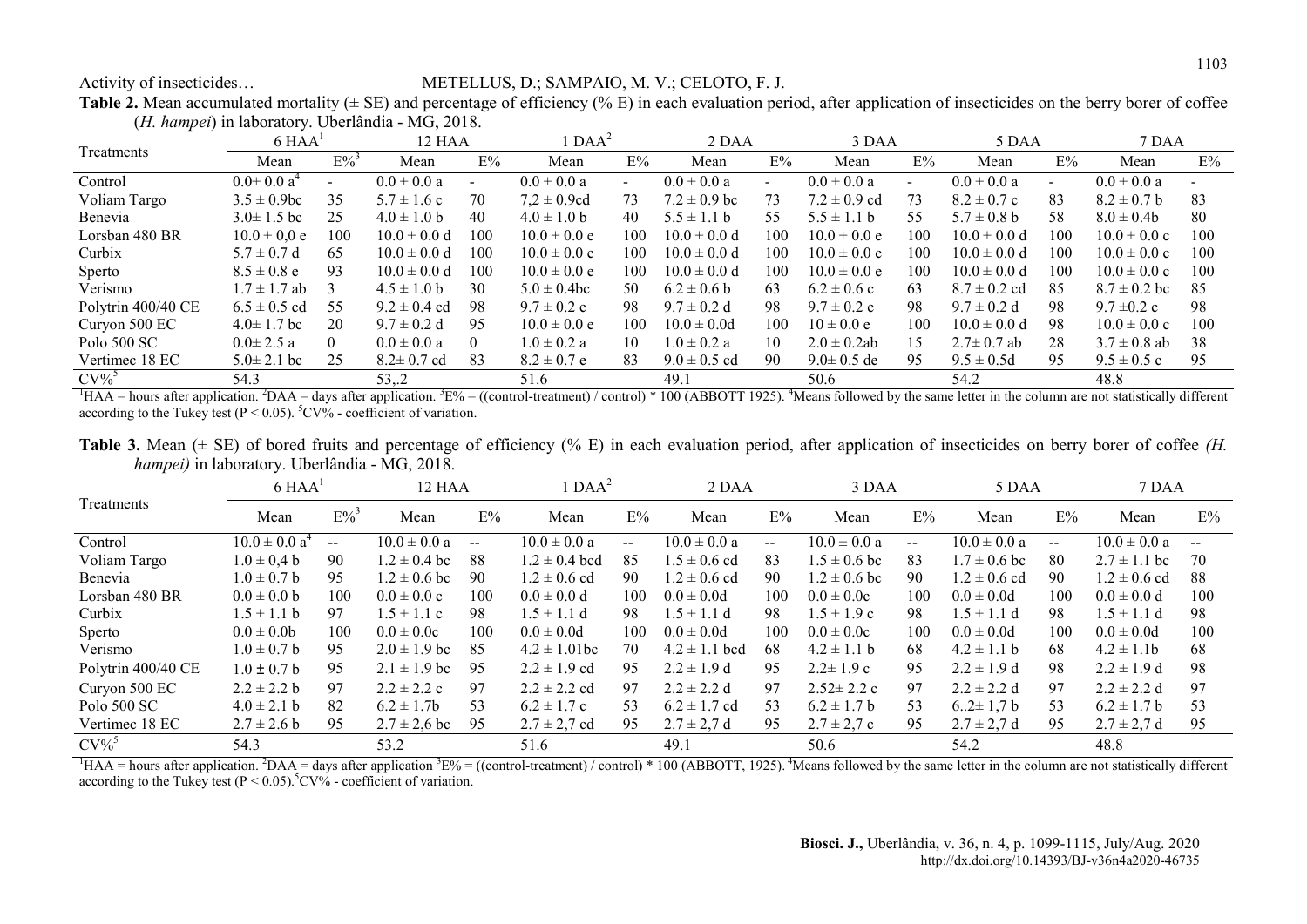In Colombia, Tabares-Carrillo (2013) in field conditions and in the laboratory, found that Curbix 200 SC and Voliam Targo presented mortality efficiency between 87 and 92% in the control of H. hampei, being almost twice as high as the other insecticides tested. The reduction of the pest population in evaluation of the natural infestation in field was of 3 to 10% by the two insecticides respectively. In the plots infested artificially with the adult female drill, the two insecticides presented control of 88 and 87% of the pest mortality, respectively. It was verified that from 82 to 93% of agronomic efficiency was calculated by ABBOTT (1925) after two sprays in the interval of 35 days using different equipment.

As for the number of fruits bored, it was possible to verify that 100% of the fruits were bored in the control in the first evaluation (6 HAA) and that all the insecticides tested reduced the percentage of fruits bored in comparison to the control, from 6 HAA to 7 DAA (last evaluation) (Table 3). In the first evaluation, no difference was observed in the number of fruits borne by the H. hampei females among the evaluated insecticides, and all the insecticides presented agronomic efficiency above 80% (Table 4). In the subsequent evaluations, mainly from 5 DAA, the number of fruits bored in the sprayed treatments with Verismo and Polo 500 SC was only lower than in the control, similar to those with Benevia and higher than Voliam Targo, Lorsban 480 BR, Curbix 200 SC, Curyom 550 EC, Sperto, Vertimec 18 EC and Polytrin 400/40 CE (Table 3). From 1 DAA, Verismo and Polo 500 SC were the only ones with agronomic efficiency lower than 80% and Lorsban 480 BR and Sperto remained with no fruit bored until the end of the evaluations (Table 4).

Souza (2014) comparing the efficiency of Curbix 200 SC and Lorsban 480 BR with endosulfan at appropriate doses in the laboratory found that the control was greater than 90% E, same level found for endosulfan.

The number of coffee-borer eggs in the fruits at 15 DAA was similar to the results of number of bored fruits, with the presence of bromate eggs only in Verismo and Polo 500 SC treatments, and the presence of larvae was also observed in Vertimec 18 EC, in addition to Verismo and Polo 500 SC. In the other insecticides, fruits with eggs or larvae of H. hampei were not found (Table 4).

| <b>Table 4.</b> Mean $(\pm \text{ SE})$ of the number of eggs and larvae of berry borer of coffee <i>(H. hampei)</i> per fruit and |  |  |
|------------------------------------------------------------------------------------------------------------------------------------|--|--|
| percentage of efficiency (% E) 15 days after application of insecticides on 10 females of berry borer of                           |  |  |
| coffee in the laboratory. Uberlândia - MG, 2018.                                                                                   |  |  |

| $\bullet$ once in the rac cratch $\mu$ , coemand in $\sigma$ , 2010. |                         |                    |                 |     |  |  |  |  |  |  |
|----------------------------------------------------------------------|-------------------------|--------------------|-----------------|-----|--|--|--|--|--|--|
| Treatments                                                           | Number of eggs          |                    | Number of Lavae |     |  |  |  |  |  |  |
|                                                                      | $Mean \pm SE$           | $E\%$ <sup>1</sup> | $Mean \pm SE$   | E%  |  |  |  |  |  |  |
| 1. Control                                                           | $2.2 \pm 0.4 a^2$       |                    | $9.0 \pm 2.3$ a |     |  |  |  |  |  |  |
| 2. Voliam Targo                                                      | $0.0 \pm 0.0 c$         | 100                | $0.0 \pm 0.0 c$ | 100 |  |  |  |  |  |  |
| 3. Benevia                                                           | $0.0 \pm 0.0 \text{ c}$ | 100                | $0.0 \pm 0.0 c$ | 100 |  |  |  |  |  |  |
| 4. Lorsban 480 BR                                                    | $0.0 \pm 0.0 c$         | 100                | $0.0 \pm 0.0 c$ | 100 |  |  |  |  |  |  |
| 5. Curbix 200 SC                                                     | $0.0 \pm 0.0 c$         | 100                | $0.0 \pm 0.0 c$ | 100 |  |  |  |  |  |  |
| 6. Sperto                                                            | $0.0 \pm 0.0 c$         | 100                | $0.0 \pm 0.0 c$ | 100 |  |  |  |  |  |  |
| 7. Verismo                                                           | $1.2 \pm 0.6$ c         | 89                 | $1.0 \pm 0.7$ b | 44  |  |  |  |  |  |  |
| 8. Polytrin 400/40 CE                                                | $0.0 \pm 0.0 \text{ c}$ | 100                | $0.0 \pm 0.0 c$ | 100 |  |  |  |  |  |  |
| 9. Curyon 550 EC                                                     | $0.0 \pm 0.0 c$         | 100                | $0.0 \pm 0.0 c$ | 100 |  |  |  |  |  |  |
| 10. Polo 500 SC                                                      | $6.7 \pm 0.4$ b         | 67                 | $3.0 \pm 1.1 b$ | 67  |  |  |  |  |  |  |
| 11. Vertimec 18 EC                                                   | $0.0 \pm 0.0 c$         | 89                 | $1.0 \pm 1.0 c$ | 100 |  |  |  |  |  |  |
| $CV\%$ <sup>3</sup>                                                  | 37.94                   |                    | 24.63           |     |  |  |  |  |  |  |

 ${}^{1}E\%$  = ((control-treatment) / control) \* 100 (ABBOTT, 1925). <sup>2</sup>Means followed by the same letter in the column are not statistically different according to the Tukey test  $(P < 0.05)$ . <sup>3</sup>CV% - coefficient of variation.

#### Residual contact in laboratory

When the insects were exposed to the sprayed fruits, there was no difference in the mortality of the coffee borer for the tested insecticides and the control at 6 HAA. On the other hand, 12 HAA were found to be higher in Lorsban 480 BR, Curbix 200 SC, Sperto, Curyon 550 EC and Polytrin 400/40 CE insecticides than in the control and other treatments, with 70 to 100% mortality (Table 5).

In the evaluation at 1 DAA almost all insecticides except Polo 500 SC differed from control and 2 DAA and until the last evaluation (7 DAA) the mortality of coffee borer was higher in the treatments with the application of the insecticides than in the control (Table 5). It was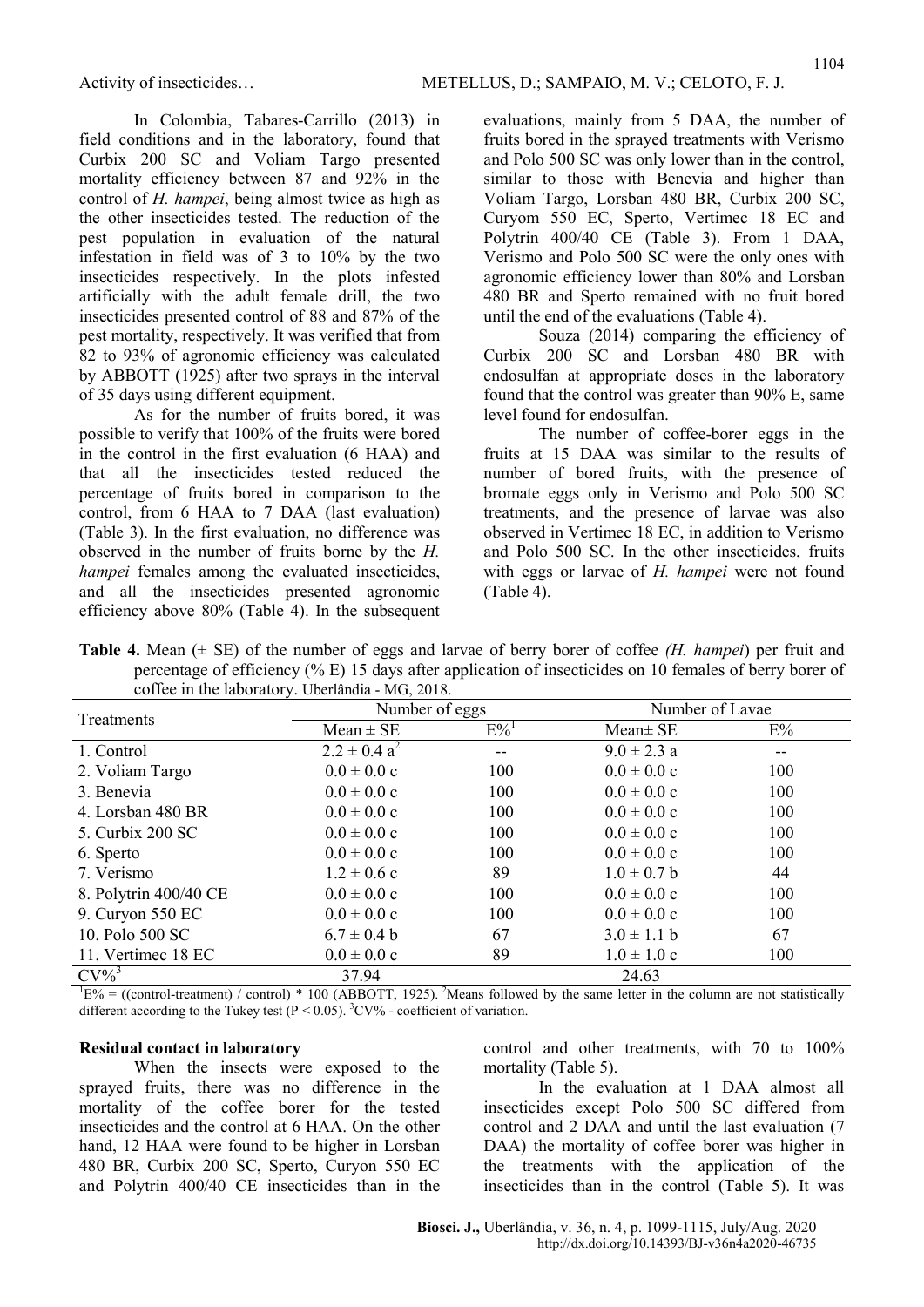possible to observe a difference in the mortality of the coffee borer among the insecticides in the evaluations 1, 2, 3 and 4 DAA, with special mention for the insecticides Lorsban 480 BR, Curbix 200 SC, Sperto, Curyon 550 EC and Polytrin 400/40 CE however, at 7 DAA, there was no difference between insecticides, with the same percentage of efficiency ranging from 75 to 100% (Table 5).

All the insecticides tested had a mean of broached fruit smaller than the control and no difference between them in all evaluations (Table 6). Efficacy when evaluated the number of fruits bored was 80% or greater for almost all insecticides, showing high protection of fruits for the attack of the berry borer, except for Benevia 480 EC (70%) (Table 6). Thus, even if the insecticides did not cause high mortality in the first evaluations, as occurred with topical application, the drill was unable to drill the pulverized fruits. Similar results, with lower insect mortality on the application of insecticides to fruits than topical, but with great protection of fruits, were observed by several authors (DEPIERI; MARTINEZ, 2010; MARTINEZ; VAN-EMDEN, 2010; FETTING; HAYES, 2012; VIJAYALAKS; TIMTUMOL; VINODKUMAR, 2014).

The number of coffee-borer eggs in the fruits at 15 DAA in all treatments was lower than in the control and no insect eggs were observed in the fruits sprayed with the insecticides Voliam Targo, Benevia, Lorsban 480 BR, Curbix 200 SC, Sperto, Verismo and Polytrin 400/40 CE, which presented lower number of eggs per fruit than Curyon 550 EC, Polo 500 SC and Vertimec 18 EC (Table 7). As for the number of larvae of the borer per fruit, the insecticides Lorsban 480 BR, Curyon 550 EC and Polo 500 SC did not differ from the control, while the other insecticides did not present berry borer larvae (Table 7)

#### Residual contact in the field

All insecticides caused high mortality of the berry borer differing from the control (Table 8) 10 days after infestation of berry borer females, and due to the high mortality, the results obtained in the evaluation of the percentage of fruits bored in the artificial infestation were also significantly lower than in the control, during all the evaluations carried out at 0 day after application of products and, 10, 20 and 30 after infestation of berry borer females (Table 9), demonstrating a high residual effect of insecticides in the field.

In the evaluation performed 10 days after the first infestation, the insecticides that caused mortality above 80% were Curbix 200 SC (96%), Sperto (93%), Curyon 550 EC (93%), Voliam Targo (85%) and Lorsban 480 (85%), and the treatments with the lowest number of bored fruits differed from the control, due to the high mortality of the insect caused by the insecticides (Tables 8 and 9).

After 10 days of the second infestation (Tables 8 and 9), all insecticides differed from the control, with the highest mortality rates in the treatments with Sperto (100%), Curbix 200 SC (89%), Lorsban 480 BR), Polytrin 400/40 CE (85%), Polo 500 SC (85%) and Vertimec 18 EC (85%). Regarding the percentage of fruits bored, only the treatments with Voliam Targo and Curyon 550 EC did not differ from the control, however, there was no difference between the insecticides.

In the evaluation performed 10 days after the third infestation, high insect mortality was observed in the control, but the percentage of broached fruits was not affected (Tables 8 and 9). The insecticides that caused the greatest mortality were Benevia 480 EC (100%), Curbix 200 SC (100%), Sperto (100%), Verismo (93%) and Voliam Targo (89%), and there was no difference between insecticides and only the insecticides Benevia, Curbix 200 SC and Sperto provoked higher mortality and lower percentage of bored fruits than the control.

In the last infestation, the lowest mortality in the control was observed, consequently, the highest mean of broached fruits (36.1%) was obtained among all infestations. All insecticides caused mortality above 80%, except for the Curyon 550 EC insecticide (74%), but all of them differed from the control. Regarding the percentage of fruit bored, Curyon 550 EC and Polo 500 SC did not reach a minimum efficiency of 80%, but did not differ from the other insecticides.

The residual effect of insecticides, which cause high mortality of the borer and the percentage of fruits attacked, was much lower than those of the control, even in the infestation 30 days after the application. In the experiment two more infestations were scheduled with a 10-day interval to confirm the residual effect of the insecticides and corroborate with the recommendations, which indicate the accomplishment of at least two applications with a 30-day interval, according to Souza et al. (2014), but were not carried out due to the lack of insects for infestation and also due to the marked fall of fruits, due to the advanced maturation stage.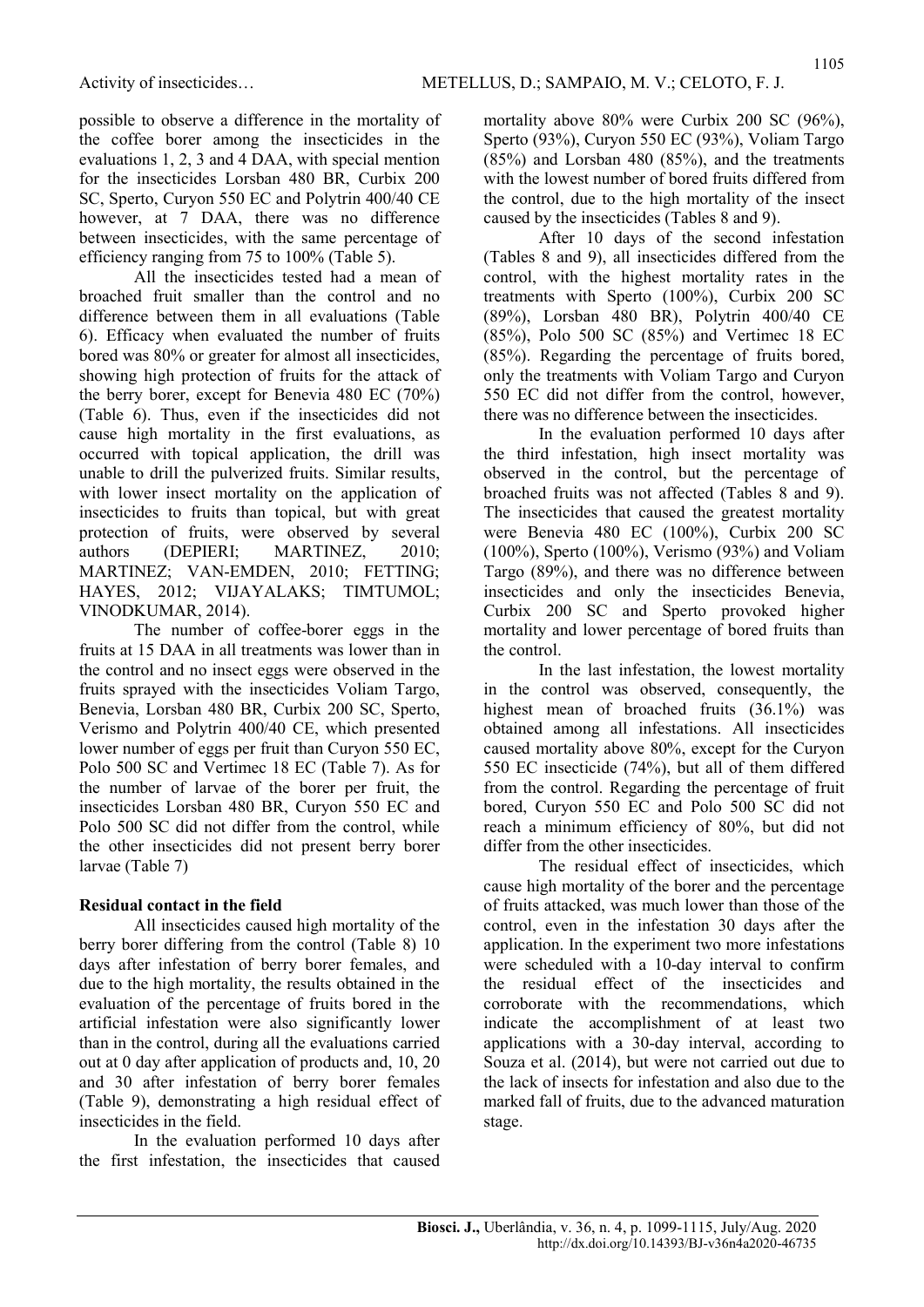Activity of insecticides… METELLUS, D.; SAMPAIO, M. V.; CELOTO, F. J.

Table 5. Mean accumulated mortality ( $\pm$  SE) of the berry borer of coffee (*H. hampei*) and percentage of efficiency (% E) in the laboratory at each evaluation period,

|                    | $6$ HAA <sup>1</sup> |                    | 12 HAA           |               | $\Delta A^2$     |                | 2 DAA            |        | 3 DAA            |        | 5 DAA                       |                          | 7 DAA                  |     |
|--------------------|----------------------|--------------------|------------------|---------------|------------------|----------------|------------------|--------|------------------|--------|-----------------------------|--------------------------|------------------------|-----|
| Treatments         | Mean                 | $E\%$ <sup>3</sup> | Mean             | E%            | Mean             | E%             | Mean             | E%     | Mean             | E%     | Mean                        | E%                       | Mean                   | E%  |
| Control            | $0.0 \pm 0.0 a^4$    | $\blacksquare$     | $0.0 \pm 0.0 a$  | $\sim$        | $0.0 \pm 0.0 a$  | $\blacksquare$ | $0.0 \pm 0.0 a$  | $\sim$ | $0.0 \pm 0.0 a$  | $\sim$ | $0.0 \pm 0.0 a$             | $\overline{\phantom{0}}$ | $0.0 \pm 0.0 a$        |     |
| Voliam Targo       | $0.0 \pm 0.0 a$      | $\Omega$           | $2.5 \pm 0.2$ a  | 23            | $5.0 \pm 1.0$ cd | 50             | $6.0 \pm 0.4$ bc | 60     | $6.0 \pm 0.4$ bc | 60     | $7.2 \pm 1.0$ bc            | 73                       | $7.3 \pm 1.1$ bc       | 78  |
| Benevia            | $0.0 \pm 0.0 a$      | $\Omega$           | $2.7 \pm 0.6$ a  | 28            | $4.5 \pm 0.5$ bc | 45             | $5.7 \pm 0.9$ bc | 58     | $6.7 \pm 0.2$ de | 68     | $6.8 \pm 1.0$ bc            | 75                       | $7.7 \pm 0.7$ bc       | 78  |
| Lorsban 480 BR     | $2.7 \pm 1.3$ a      | 28                 | $7.7 \pm 1.8$ b  | 78            | $7.5 \pm 0.8$ de | 75             | $8.2 \pm 0.7$ cd | 83     | $8.2 \pm 0.7$ ef | 83     | $8.2 \pm 1.1$ bc            | 83                       | $8.2 \pm 0.1$ bc       | -83 |
| Curbix             | $1.5 \pm 0.0a$       | 15                 | $7.0 \pm 1.2 b$  | 70            | $7.7 \pm 1.0$ de | 78             | $9.2 \pm 0.4$ cd | 93     | $9.2 \pm 0.4$ ef | 93     | $9.1 \pm 0.7c$              | 90                       | $9.2 \pm 0.4$ c        | 93  |
| Sperto             | $0.0 \pm 0.0 a$      | $\Omega$           | $10.0 \pm 0.0$ b | 100           | $10.0 \pm 0.0 e$ | 100            | $10.0 \pm 0.0 d$ | 100    | $10.0 \pm 0.0$ f | 100    | $10.0 \pm 0.0 c$            | 100                      | $10 \pm 0.0 \text{ c}$ | 100 |
| Verismo            | $0.0 \pm 0.0 a$      | $\Omega$           | $0.7 \pm 0.4$ a  | 8             | $5.0 \pm 1.2$ cd | 50             | $5.2 \pm 1.2$ bc | 53     | $6.2 \pm 0.6$ cd | 63     | $7.3 \pm 0.6$ bc            | 75                       | $7.5 \pm 0.6$ bc       | 75  |
| Polytrin 400/40 CE | $0.0 \pm 0.0 a$      | $\Omega$           | $7.5 \pm 0.2 b$  | 75            | $9.5 \pm 0.2$ e  | 95             | $9.5 \pm 0.2$ d  | 95     | $9.5 \pm 0.2$ ef | 95     | $9.3 \pm 0.3c$              | 95                       | $9.5 \pm 0.2$ c        | 95  |
| Curyon 500 EC      | $0.0 \pm 0.0 a$      | $\theta$           | $9.0 \pm 1.0 b$  | 90            | $9.1 \pm 0.7$ e  | 93             | $9.2 \pm 0.5$ d  | 95     | $9.5 \pm 0.5$ ef | 95     | $9.5 \pm 1.2c$              | 90                       | $9.5 \pm 1.5$ c        | 95  |
| Polo 500 SC        | $0.0 \pm 0.0 a$      | $\Omega$           | $0.2 \pm 0.2$ a  | $\mathcal{L}$ | $1.5 \pm 1.5$ ab | 15             | $3.2 \pm 1.3$ b  | 33     | $3.2 \pm 1.3$ b  | 33     | $5.5 \pm 1$<br>$\vert$ .1bc | 55                       | $5.8 \pm 0.8$ ab       | 83  |
| Vertimec 18 EC     | $0.5 \pm 0.5 a$      |                    | $3.0 \pm 0.4 a$  | 30            | $6.0 \pm 0.5$ cd | 60             | $7.0 \pm 0.4$ bc | 70     | $7.0 \pm 0.4$ ef | 70     | $7.3 \pm 0.2$ bc            | 73                       | $7.3 \pm 0.3$ bc       | -82 |
| $CV\%$             | 40.2                 |                    | 48.6             |               | 49.4             |                | 44.2             |        | 48.6             |        | 46.4                        |                          | 48.8                   |     |

after application of the insecticides on the coffee fruits. Uberlândia - MG, 2018.

<sup>1</sup>HAA = hour after application. <sup>2</sup>DAA = days after application. <sup>3</sup>% E = ((control-treatment) / control) \* 100 (ABBOTT, 1925). <sup>4</sup>Means followed by the same letter in the column are not statistically different according to the Tukey test ( $P \le 0.05$ ).  $^5CV\%$  - coefficient of variation.

Table 6. Mean number ( $\pm$  EP) of fruits borer by the berry borer of coffee (H. hampei) and percentage of efficiency (% E) in laboratory at each evaluation period, after application of insecticides on coffee fruits. Uberlândia - MG, 2018.

|                    | $6$ HAA <sup><math>\overline{)}</math></sup> |     |                 | 12 HAA |                  | $\text{DAA}^2$ | 2 DAA            |     | 3 DAA            |     | 5 DAA           |                          | 7 DAA            |     |
|--------------------|----------------------------------------------|-----|-----------------|--------|------------------|----------------|------------------|-----|------------------|-----|-----------------|--------------------------|------------------|-----|
| Treatments         | Mean                                         | E%  | Mean            | E%     | Mean             | E%             | Mean             | E%  | Mean             | E%  | Mean            | E%                       | Mean             | E%  |
| Control            | $10.0 \pm 0.0 a^4$                           |     | $10.0\pm0.0$ a  |        | $10.0 \pm 0.0 a$ | $\sim$         | $10.0 \pm 0.0 a$ |     | $10.0 \pm 0.0 a$ |     | $10.0 \pm 00 a$ | $\overline{\phantom{0}}$ | $10.0 \pm 0.0 a$ |     |
| Voliam Targo       | $2.2 \pm 1.1$                                | 78  | $2.2 \pm 1.1$ b | 78     | $2.2 \pm 1.1$ b  | 78             | $2.2 \pm 1.1$ b  | 78  | $2.2 \pm 1.1$ b  | 78  | $2.2 \pm 1.0 b$ | 78                       | $2.2 \pm 1.0$ b  | 78  |
| Benevia            | $2.2 \pm 1.1 b$                              | 78  | $2.2 \pm 1.1$ b | 78     | $2.2 \pm 1.1$ b  | 78             | $2.2 \pm 1.1$ b  | 78  | $2.2 \pm 1.1$ b  | 78  | $2.2 \pm 1.1$   | 78                       | $2.2 \pm 1.1$ b  | 78  |
| Lorsban 480 BR     | $0.0 \pm 0.0 b$                              | 100 | $1.8 \pm 0.6$ b | 85     | $1.7 \pm 0.7$ b  | 83             | $1.7 \pm 0.7$ b  | 83  | $.7 \pm 0.7$ b   | 83  | $1.7 \pm 0.7$ b | 83                       | $2.2 \pm 1.0$ b  | -80 |
| Curbix.            | $0.0 \pm 0.0 b$                              | 100 | $1.7 \pm 1.6$ b | 85     | $1.7 \pm 1.6 b$  | 85             | $.7 \pm 1.6 b$   | 85  | $.7 \pm 0.6 b$   | 85  | $1.7 \pm 0.6 b$ | 85                       | $1.7 \pm 0.6$ b  | 85  |
| Sperto             | $0.0 \pm 0.0 b$                              | 100 | $0.0 \pm 0.0 b$ | 100    | $0.0 \pm 0.0$ b  | 100            | $0.0 \pm 0.0$ b  | 100 | $0.0 \pm 0.0$ b  | 100 | $00 \pm 0.0$ b  | 100                      | $0.0 \pm 0.0$ b  | 100 |
| Verismo            | $0.0 \pm 0.0 b$                              | 100 | $2.2 \pm 0.6$ b | 78     | $2.2 \pm 0.7$ b  | 78             | $2.2 \pm 0.7$ b  | 78  | $2.2 \pm 0.6$ b  | 78  | $22 \pm 0.6$ b  | 78                       | $2.2 \pm 0.6$ b  | 78  |
| Polytrin 400/40 CE | $0.5 \pm 0.2 b$                              | 95  | $0.5 \pm 0.2 b$ | 95     | $0.5 \pm 0.2 b$  | 95             | $0.5 \pm 0.2$ b  | 95  | $0.5 \pm 0.2 b$  | 95  | $0.5 \pm 0.2$ b | 95                       | $0.5 \pm 0.2$ b  | 95  |
| Curyon 500 EC      | $0.0 \pm 0.0 b$                              | 100 | $0.7 \pm 0.7$ b | 93     | $0.7 \pm 0.7$ b  | 93             | $0.7 \pm 0.7$ b  | 90  | $0.0 \pm 1.0 b$  | 90  | $1.0 \pm 1.0 b$ | 90                       | $1.0 \pm 1.0 b$  | 90  |
| Polo 500 SC        | $1.7 \pm 0.7$ b                              | 83  | $1.7 \pm 0.7$ b | 83     | $1.7 \pm 0.7$ b  | 83             | $1.7 \pm 0.7$ b  | 83  | $.7 \pm 0.7$ b   | 83  | $1.7 \pm 0.7$ b | 83                       | $1.7 \pm 0.7$ b  | 83  |
| Vertimec 18 EC     | $0.0 \pm 0.0 b$                              | 100 | $1.7 \pm 0.7$ b | 83     | $1.7 \pm 0.7$ b  | 83             | $1.7 \pm 0.7$ b  | 83  | $1.7 \pm 0.6$ b  | 83  | $1.7 \pm 0.6 b$ | 83                       | $1.7 \pm 0.6 b$  | 83  |
| $CV\%$             | 40.2                                         |     | 48.6            |        | 49.4             |                | 44.2             |     | 48.6             |     | 46.4            |                          | 48.8             |     |

<sup>1</sup>HAA = hour after application. <sup>2</sup>DAA = days after application. <sup>3</sup>% E = (control-treatment) / control) \* 100 (ABBOTT 1925)<sup>4</sup>Means followed by the same letter in the column are not statistically different  $\frac{1}{2}$  according to the Tukey test (P < 0.05).<sup>5</sup>CV% - coefficient of variation.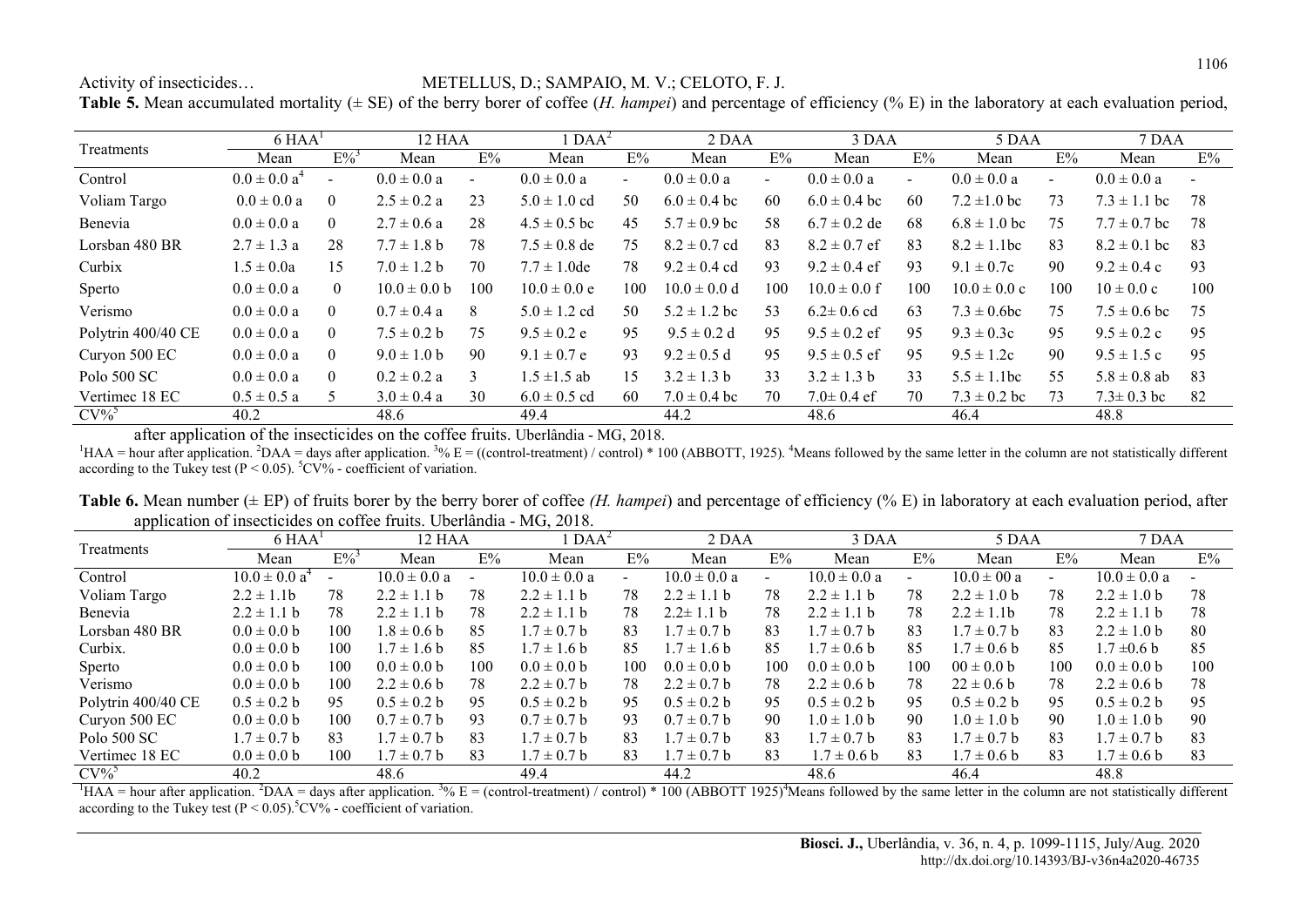|  | <b>Table 7.</b> Mean ( $\pm$ SE) of the number of eggs and larvae berry borer of coffee ( <i>H. hampei</i> ) per fruit and |
|--|----------------------------------------------------------------------------------------------------------------------------|
|  | percentage of efficiency ( $\%$ E), 15 days after application of insecticides on coffee fruits. Uberlandia -               |
|  | MG, 2018.                                                                                                                  |

| Treatments            | Number of eggs          |                    | Number of larvae |     |  |  |
|-----------------------|-------------------------|--------------------|------------------|-----|--|--|
|                       | Mean                    | $E\%$ <sup>1</sup> | Mean             | E%  |  |  |
| 1. Control            | $3.2 \pm 0.2 a^2$       |                    | $0.0 \pm 0.4 a$  |     |  |  |
| 2. Voliam Targo       | $0.0 \pm 0.0 \text{ c}$ | 100                | $0.0 \pm 0.0 b$  | 100 |  |  |
| 3. Benevia            | $0.0 \pm 0.0 c$         | 100                | $0.0 \pm 0.0 b$  | 100 |  |  |
| 4. Lorsban 480 BR     | $0.0 \pm 0.0 \text{ c}$ | 100                | $0.5 \pm 0.2$ ab | 50  |  |  |
| 5. Curbix 200 SC      | $0.0 \pm 0.0 \text{ c}$ | 100                | $0.0 \pm 0.0 b$  | 100 |  |  |
| 6. Sperto             | $0.0 \pm 0.0 \text{ c}$ | 100                | $0.0 \pm 00$ b   | 100 |  |  |
| 7. Verismo            | $0.0 \pm 0.0 \text{ c}$ | 100                | $0.0 \pm 0.0 b$  | 100 |  |  |
| 8. Polytrin 400/40 CE | $0.0 \pm 0.0 \text{ c}$ | 100                | $0.0 \pm 0.0 b$  | 100 |  |  |
| 9. Curyon 550 EC      | $0.7 \pm 0.2 b$         | 77                 | $0.7 \pm 0.2$ ab | 25  |  |  |
| 10. Polo 500 SC       | $0.2 \pm 0.2 b$         | 77                 | $0.2 \pm 0.2$ ab | 75  |  |  |
| 11. Vertimec 18 EC    | $0.6 \pm 0.3$ b         | 77                 | $0.0 \pm 0.0 b$  | 100 |  |  |
| $CV\%$ <sup>3</sup>   | 15.72                   |                    | 22.31            |     |  |  |

 ${}^{1}E\%$  = ((control-treatment) / control) \* 100 (ABBOTT 1925). <sup>2</sup>Means followed by the same letter in the column are not statistically different according to the Tukey test  $(P < 0.05)$ . <sup>3</sup>CV% - coefficient of variation.

Table 8. Mean percentage (SE) of bored fruits and percentage of efficiency (%E) in the field, with artificial infestation 0, 10, 20 and 30 days after application (DAA) of the products and evaluation at 10, 20, 30 and 40 DAA (10 days after each infestation of the berry borer of coffee). Uberlândia - MG, 2018.

| Treatments            | 10 DAA             |                    | 20 DAA                  |     | 30 DAA            |       | 40 DAA                  |     |  |
|-----------------------|--------------------|--------------------|-------------------------|-----|-------------------|-------|-------------------------|-----|--|
|                       | Mean% $(\pm SE)$   | $E\%$ <sup>1</sup> | Mean% $(\pm SE)$        | %E  | Mean% $(\pm$ SE)  | $E\%$ | Mean% $(\pm$ SE)        | E%  |  |
| 1. Control            | $29.6 \pm 6.5 a^2$ | $-$                | $27.7 \pm 6.0$ a        |     | $32.1 \pm 7.7$ a  |       | $36.1 \pm 7.5$ a        |     |  |
| 2. Voliam Targo       | $3.6 \pm 1.0$ bc   | 88                 | $9.8 \pm 3.0$ ab        | 65  | $5.4 \pm 1.5$ cd  | 83    | $5.7 \pm 1.5$ bc        | 84  |  |
| 3. Benevia            | $11.5 \pm 3.5 b$   | 61                 | $7.5 \pm 2.0$ bc        | 73  | $0.0 \pm 0.0 d$   | 100   | $6.7 \pm 1.2$ bc        | 81  |  |
| 4. Lorsban 480 BR     | $6.0 \pm 1.5$ bc   | 80                 | $5.3 \pm 1.2$ bc        | 81  | $15.7 \pm 2.7$ ab | 51    | $3.5 \pm 0.7$ bc        | 90  |  |
| 5. Curbix 200 SC      | $4.2 \pm 1.0$ bc   | 86                 | $6.9 \pm 1.7$ bc        | 75  | $0.0 \pm 0.0 d$   | 100   | $3.9 \pm 0.5$ bc        | 89  |  |
| 6. Sperto             | $0.8 \pm 0.2$ c    | 97                 | $0.0 \pm 0.0 \text{ c}$ | 100 | $0.0 \pm 0.0 d$   | 100   | $0.0 \pm 0.0 \text{ c}$ | 100 |  |
| 7. Verismo            | $3.8 \pm 0.2$ bc   | 87                 | $6.1 \pm 1.7$ bc        | 78  | $2.4 \pm 0.7$ cd  | 93    | $4.1 \pm 1.2$ bc        | 89  |  |
| 8. Polytrin 400/40 CE | $4.0 \pm 1.2$ bc   | 86                 | $5.6 \pm 1.7$ bc        | 80  | $9.9 \pm 3.5$ bc  | 69    | $5.5 \pm 1.2$ bc        | 85  |  |
| 9. Curyon 550 EC      | $4.8 \pm 1.2$ bc   | 84                 | $11.9 \pm 1.7$ ab       | 57  | $6.6 \pm 1.7$ bc  | 79    | $14.5 \pm 2.2 b$        | 60  |  |
| 10. Polo 500 SC       | $9.4 \pm 1.2$ bc   | 68                 | $8.6 \pm 1.7$ bc        | 69  | $9.5 \pm 1.5$ bc  | 70    | $11.1 \pm 2 b$          | 69  |  |
| 11. Vertimec 18 EC    | $5.0 \pm 2.5$ bc   | 83                 | $6.4 \pm 1.5$ bc        | 77  | $7.5 \pm 2.2$ bc  | 77    | $7.2 \pm 1.7$ b         | 80  |  |
| $CV\%$                | 69.4               |                    | 74.3                    |     | 67.50             |       | 61.48                   |     |  |

 $^{10}$ % E = (control - treatment) / control) \* 100 (ABBOTT, 1925).<sup>2</sup> Means followed by the same letter in the column do not differ by Tukey's test ( $p \le 0.05$ ). <sup>3</sup>CV% - coefficient of variation.

**Table 9.** Mean number of dead drills  $(\pm \text{ SE})$  and percentage of corrected mortality (MC %) in the field, with artificial infestation 0, 10, 20 and 30 days after application (DAA) of the products and evaluation at 10, 20, 30 and 40 DAA (10 days after each infestation of the coffee-borer). Uberlândia - MG, 2018.

| Treatments            | 10 DAA            |                     | 20 DAA                   |                           | <b>30 DAA</b>    |              | 40 DAA           |                          |  |
|-----------------------|-------------------|---------------------|--------------------------|---------------------------|------------------|--------------|------------------|--------------------------|--|
|                       | $Mean \pm SE$     | $CM\%$ <sup>1</sup> | $Mean \pm SE$            | $CM\%$                    | $Mean \pm SE$    | $CM\%$       | Mean $\pm$ SE    | $CM\%$                   |  |
| 1. Control            | $0.0 \pm 0.8 a^2$ | $\overline{a}$      | $0.0 \pm 0.5 a$          | $\mathbb{L}^{\mathbb{L}}$ | $0.0 \pm 1.0 a$  | $\mathbf{u}$ | $0.0 \pm 0.5$ a  | $\overline{\phantom{a}}$ |  |
| 2. Voliam Targo       | $6.3 \pm 0.3$ b   | 89                  | $2.2 \pm 0.8$ b          | 52                        | $5.0 \pm 0.5$ ab | 89           | $6.0 \pm 0.4 b$  | 85                       |  |
| 3. Benevia            | $3.0 \pm 1.1 b$   | 56                  | $2.8 \pm 0.6$ bc         | 74                        | $4.5 \pm 0.0 b$  | 100          | $7.8 \pm 0.3$ b  | 93                       |  |
| 4. Lorsban 480 BR     | $2.7 \pm 0.4$ b   | 85                  | $7.8 \pm 1.0$ bc         | 85                        | $7.5 \pm 0.5$ ab | 63           | $8.3 \pm 0.3$ b  | 96                       |  |
| 5. Curbix 200 SC      | $7.5 \pm 0.3$ b   | 96                  | $7.0 \pm 0.5$ bc         | 89                        | $10.0 \pm 0.0 b$ | 100          | $9.3 \pm 0.3$ b  | 96                       |  |
| 6. Sperto             | $9.0 \pm 0.5$ b   | 93                  | $10.0 \pm 0.0 \text{ c}$ | 100                       | $10.0 \pm 0.0 b$ | 100          | $10.0 \pm 0.0 b$ | 100                      |  |
| 7. Verismo            | $6.0 \pm 0.5 b$   | 81                  | $0.8 \pm 1.2$ bc         | 78                        | $9.5 \pm 0.5$ ab | 93           | $6.0 \pm 0.4 b$  | 85                       |  |
| 8. Polytrin 400/40 CE | $6.0 \pm 0.4 b$   | 85                  | $7.5 \pm 0.6$ bc         | 85                        | $5.0 \pm 1.5$ ab | 56           | $7.8 \pm 0.3$ b  | 89                       |  |
|                       |                   |                     |                          |                           |                  |              |                  |                          |  |

Biosci. J., Uberlândia, v. 36, n. 4, p. 1099-1115, July/Aug. 2020 http://dx.doi.org/10.14393/BJ-v36n4a2020-46735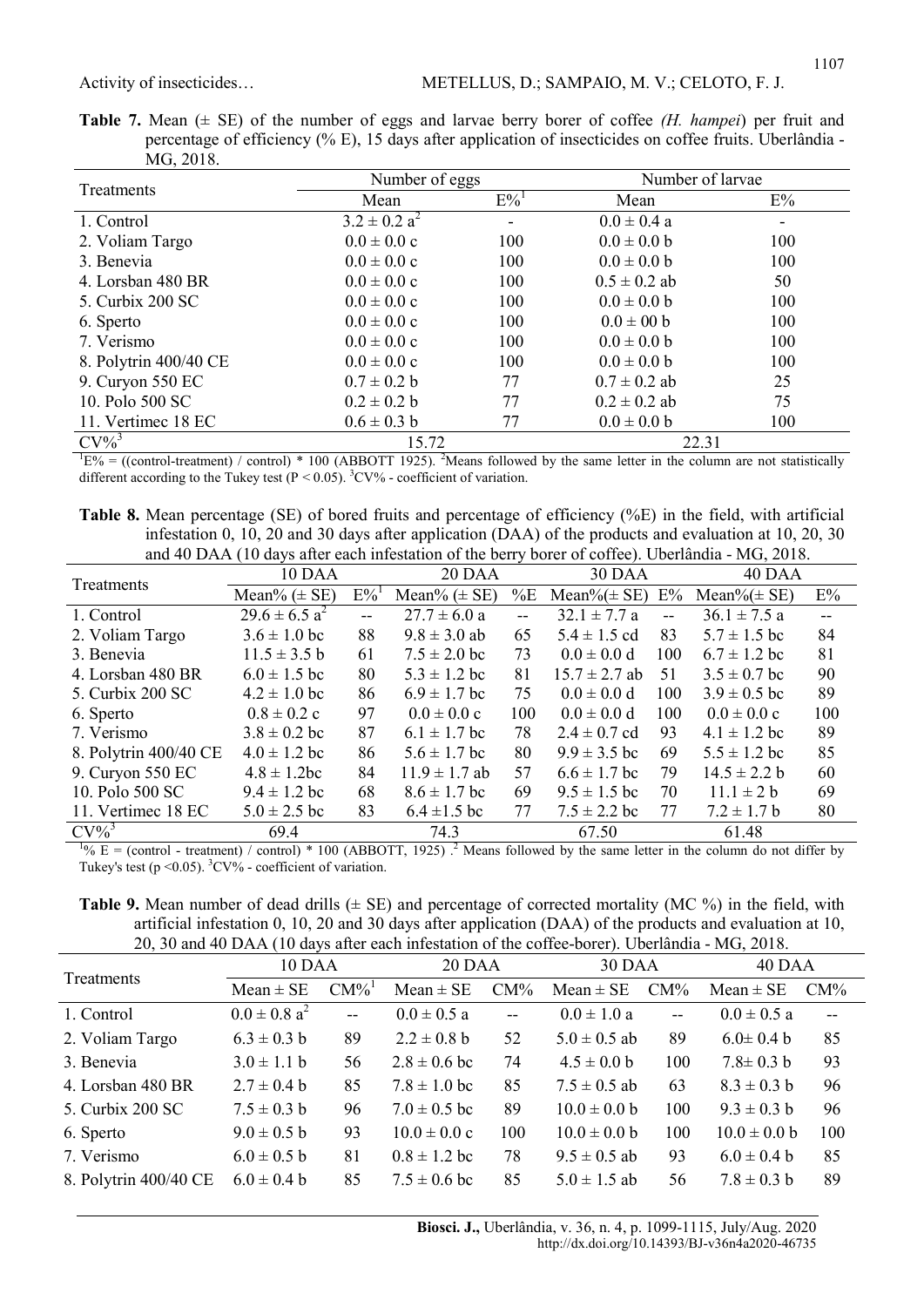| Activity of insecticides    |                 | METELLUS, D.; SAMPAIO, M. V.; CELOTO, F. J. |                  |    |                  |    |                 |    |  |
|-----------------------------|-----------------|---------------------------------------------|------------------|----|------------------|----|-----------------|----|--|
| 9. Curyon 550 EC            | $7.0 \pm 0.5$ b | 93                                          | $6.0 \pm 1.4$ bc | 74 | $6.5 \pm 0.5$ ab | 78 | $6.1 \pm 1.1$ b | 74 |  |
| 10. Polo 500 SC             | $3.0 \pm 1.4 b$ | 67                                          | $4.6 \pm 1.0$ bc | 85 | $6.2 \pm 0.6$ ab | 74 | $9.5 \pm 0.3$ b | 93 |  |
| 11. Vertimec 18 EC          | $3.5 \pm 0.7$ b | 70                                          | $3.0 \pm 0.6$ bc | 85 | $6.4 \pm 1.0$ ab | 67 | $5.9 \pm 0.3$ b | 81 |  |
| $CV\%$ <sup>3</sup><br>8.98 |                 |                                             | 10.83            |    | 9.47             |    | 5.99            |    |  |

<sup>1</sup>Where Mo = observed mortality, Mt = mortality at the control (Abbott, 1925).<sup>2</sup> Means followed by the same letter in the column do not differ by Tukey's test ( $p \le 0.05$ ). <sup>3</sup>CV% - coefficient of variation.

The protection of coffee fruits from the pest attack is very important, since it is known that the pest can negatively affect the weight and quality of the coffee, if the pest is not controlled (SOUZA; REIS; SILVA, 2011). Tatagiba (2012) evaluated in the field the agronomic efficiency of the insecticides Voliam Targo and Curbix 200 SC. Two applications were carried out with application interval 43 days, and observed a significant reduction in comparison with the control of 89.4% of broached fruits, that is, with damage caused by H. hampei in coffee seed. At 30 days after the second spray, only 3.7% of the live individuals were found inside the dissected fruits, while 35.7% of the alive individuals were found in the control.

The average number of eggs and number of H. hampei larvae in the bored fruits were significantly lower in all treatments compared to the control (Tables 10 and 11), reflecting the high mortality of adult females caused by insecticides, together with the possible effect on larval reproduction and development, in treatments where the mortality of adult females did not reach 100%.

Some insecticides can significantly alter insect reproduction, acting as a growth regulator, due to the developmental paralysis, damaging oviposition of the pest, larvae hatching and mortality (ZAMBOLIM et al., 2014). Thus, these surviving insects may not produce offspring, which in combination with cultural management can reduce the population of the drill in well-managed areas. The climatic conditions and sub dosage concentration of an insecticide can adversely affect survival and reproduction, which was verified by Martinez and Van-Emden (2010) in a work comparing the field and laboratory results of some of the tested insecticides.

1108

In this way the effects resulting from the residual evaluation in the field, indicate a real perspective of population reduction of the berry borer of coffee. It is either by direct action of said active principle or by indirect action, predisposing the surviving individuals of H. hampei to the action of the residual effect of insecticides. On the other side that was not verified in this work, the action of natural enemies (parasitoids, predators and pathogens).

| 20, 50 and 40 DAA (TO days after each intestation of the corree-borer). Obertandia - MG, 2018. |                              |                    |                 |     |                         |     |                  |       |  |  |
|------------------------------------------------------------------------------------------------|------------------------------|--------------------|-----------------|-----|-------------------------|-----|------------------|-------|--|--|
| Treatments                                                                                     | 10 DAA                       |                    | 20 DAA          |     | 30 DAA                  |     | 40 DAA           |       |  |  |
|                                                                                                | Mean $(\pm SE)$              | $E\%$ <sup>1</sup> | Mean $(\pm SE)$ | E%  | Mean $(\pm SE)$         | E%  | Mean $(\pm SE)$  | $\%E$ |  |  |
| 1. Control                                                                                     | $4.0 \pm 0.0$ a <sup>2</sup> |                    | $4.8 \pm 0.5$ a |     | $3.5 \pm 1.5 a$         |     | $2.5 \pm 0.5$ a  |       |  |  |
| 2. Voliam Targo                                                                                | $0.3 \pm 0.3$ b              | 94                 | $1.0 \pm 0.4 b$ | 77  | $0.2 \pm 0.3$ c         | 96  | $0.0 \pm 0.0 b$  | 100   |  |  |
| 3. Benevia                                                                                     | $0.5 \pm 0.3$ b              | 88                 | $0.0 \pm 0.0 b$ | 100 | $0.0 \pm 0.0 \text{ c}$ | 100 | $0.0 \pm 0.0 b$  | 100   |  |  |
| 4. Lorsban 480 BR                                                                              | $0.0 \pm 0.0 b$              | 100                | $0.5 \pm 0.5$ b | 91  | $1.2 \pm 0.8$ b         | 81  | $0.0 \pm 0.0 b$  | 100   |  |  |
| 5. Curbix 200 SC                                                                               | $0.3 \pm 0.3$ b              | 94                 | $0.0 \pm 0.0 b$ | 100 | $0.0 \pm 0.0 \text{ c}$ | 100 | $0.0 \pm 0.0 b$  | 100   |  |  |
| 6. Sperto                                                                                      | $0.0 \pm 0.0$ b              | 100                | $0.0 \pm 0.0 b$ | 100 | $0.0 \pm 0.0 \text{ c}$ | 100 | $0.0 \pm 0.0 b$  | 100   |  |  |
| 7. Verismo                                                                                     | $0.3 \pm 0.3$ b              | 94                 | $1.5 \pm 0.9 b$ | 91  | $0.0 \pm 0.0 \text{ c}$ | 100 | $0.8 \pm 0.8$ ab | 70    |  |  |
| 8. Polytrin 400/40 CE                                                                          | $0.8 \pm 0.3$ b              | 75                 | $0.8 \pm 0.5$ b | 91  | $1.2 \pm 0.9$ b         | 85  | $1.4 \pm 0.8$ ab | 60    |  |  |
| 9. Curyon 550 EC                                                                               | $0.3 \pm 0.3$ b              | 94                 | $0.3 \pm 0.3 b$ | 98  | $0.5 \pm 0.5$ c         | 92  | $0.5 \pm 0.5$ b  | 80    |  |  |
| 10. Polo 500 SC                                                                                | $0.5 \pm 0.5$ b              | 88                 | $0.5 \pm 0.5$ b | 93  | $0.0 \pm 0.0 \text{ c}$ | 100 | $0.0 \pm 0.0 b$  | 100   |  |  |
| 11. Vertimec 18 EC                                                                             | $0.5 \pm 0.5$ b              | 88                 | $0.5 \pm 0.5$ b | 93  | $1.7 \pm 1.0 b$         | 89  | $0.0 \pm 0.0 b$  | 100   |  |  |
| $CV\%$ <sup>3</sup>                                                                            | 30.6                         |                    | 41.3            |     | 39.8                    |     | 47,6             |       |  |  |

**Table 10.** Mean ( $\pm$  SEM) of the number of eggs of H. hampei and percentage of efficiency (% E) in the field, with artificial infestation at 0, 10, 20 and 30 days after (DAA) of the products and evaluation at 10, 20, 30 and 40 DAA (10 days after each infestation of the coffee-borer). Uberlândia - MG, 2018.

 $1\% E =$  (control - treatment) / control) \* 100 (ABBOTT, 1925. <sup>2</sup>Means followed by the same letter in the column do not differ by Tukey test (p < 0.05)  ${}^{3}$ CV% = coefficient of variation.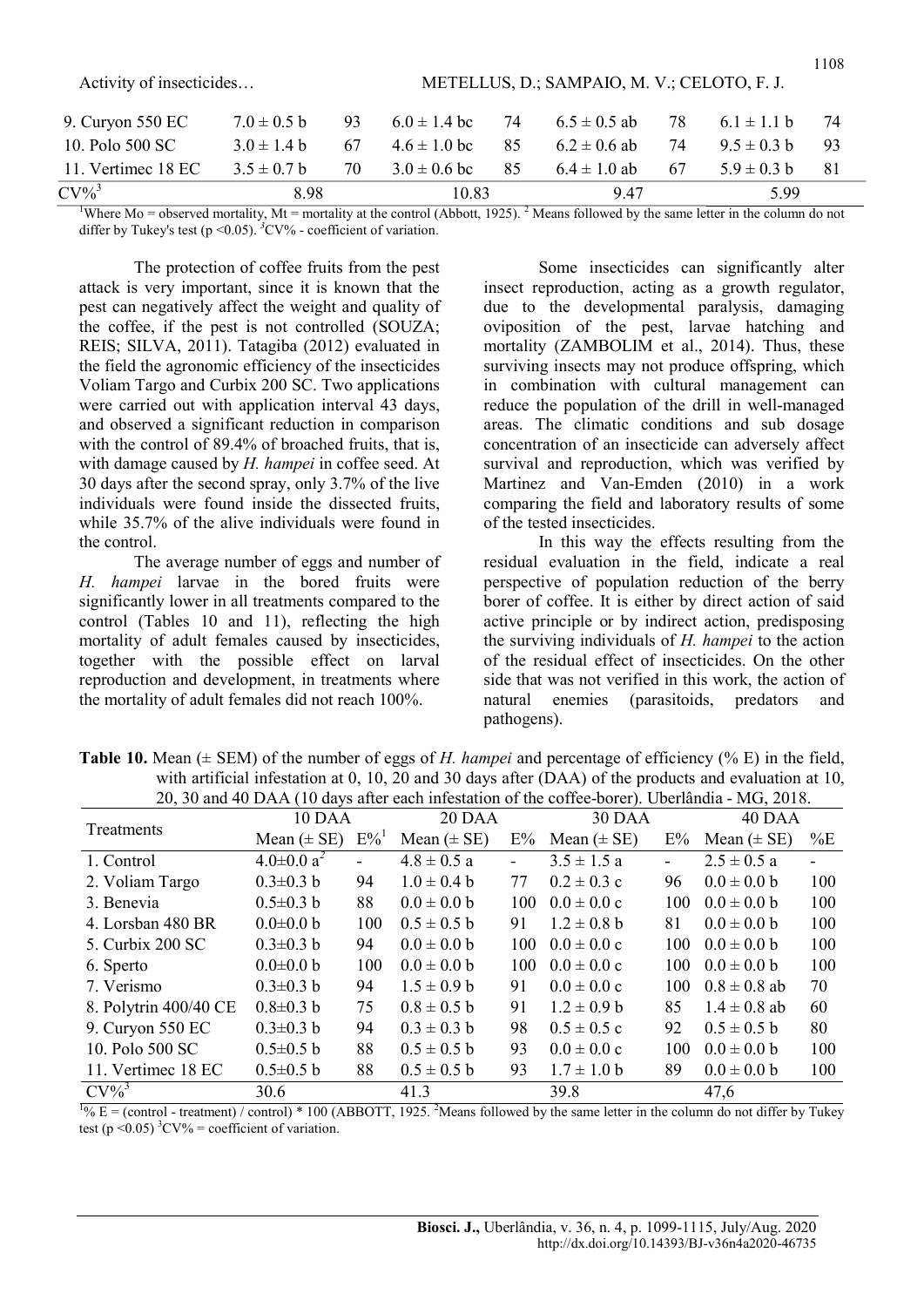**Table 11.** Mean ( $\pm$  SE) of the number of coffee borer larvae (*H. hampei*) and percent efficiency (% E) in the field, with artificial infestation at 0, 10, 20 and 30 days after application (DAA) of the products and evaluation at 10, 20, 30 and 40 DAA (10 days after each infestation of the berry borer of coffee. Uberlândia - MG, 2018.

|                       | 10 DAA                             |       | 20 DAA          |       | 30 DAA          |          | 40 DAA                 |     |  |
|-----------------------|------------------------------------|-------|-----------------|-------|-----------------|----------|------------------------|-----|--|
| Treatments            | Mean $(\pm$ SE) $E\%$ <sup>1</sup> |       | Mean $(\pm SE)$ | $E\%$ | Mean<br>SE)     | (±<br>E% | Mean<br>$(\pm)$<br>SE) | %E  |  |
| 1. Control            | $9.0 \pm 1.0 a^3$                  | $- -$ | $11 \pm 3.7 a$  | $-$   | $6.5 \pm 1.9 a$ |          | $3.3 \pm 1.6 a$        |     |  |
| 2. Voliam Targo       | $1.0 \pm 1.0 b$                    | 89    | $2.5 \pm 1.8$ b | 79    | $0.2 \pm 0.3$ b | 96       | $0.0 \pm 0.0 b$        | 100 |  |
| 3. Benevia            | $0.0 \pm 0.0 b$                    | 100   | $0.0 \pm 0.0 b$ | 100   | $0.0 \pm 0.0 b$ | 100      | $0.0 \pm 0.0 b$        | 100 |  |
| 4. Lorsban 480 BR     | $2.3 \pm 0.3$ b                    | 75    | $1.0 \pm 1.0 b$ | 90    | $1.2 \pm 0.8$ b | 81       | $0.0 \pm 0.0 b$        | 100 |  |
| 5. Curbix 200 SC      | $0.8 \pm 0.8$ b                    | 92    | $0.0 \pm 0.0 b$ | 100   | $0.0 \pm 0.0 b$ | 100      | $0.0 \pm 0.0 b$        | 100 |  |
| 6. Sperto             | $0.0 \pm 0.0 b$                    | 100   | $0.0 \pm 0.0 b$ | 100   | $0.0 \pm 0.0 b$ | 100      | $0.0 \pm 0.0 b$        | 100 |  |
| 7. Verismo            | $1.8 \pm 0.9$ b                    | 81    | $1.0 \pm 0.4 b$ | 68    | $0.0 \pm 0.0 b$ | 100      | $1.5 \pm 1.5$ ab       | -54 |  |
| 8. Polytrin 400/40 CE | $1.5 \pm 0.9 b$                    | 89    | $1.3 \pm 0.9 b$ | 79    | $1.2 \pm 0.9 b$ | 85       | $1.0 \pm 1.0$ ab       | -69 |  |
| 9. Curyon 550 EC      | $1.8 \pm 0.6$ b                    | 81    | $0.3 \pm 0.3 b$ | 95    | $0.5 \pm 0.5$ b | 92       | $1.0 \pm 1.0$ ab       | -69 |  |
| 10. Polo 500 SC       | $1.8 \pm 1.8$ b                    | 81    | $0.8 \pm 0.8$ b | 90    | $0.0 \pm 0.0 b$ | 100      | $0.0 \pm 0.0 b$        | 100 |  |
| 11. Vertimec 18 EC    | $2.3 \pm 0.8$ b                    | 75    | $0.8 \pm 0.8$ b | 100   | $0.7 \pm 0.5$ b | 89       | $0.0 \pm 0.0 b$        | 100 |  |
| $CV\%$ <sup>3</sup>   | 29.8                               |       | 34.5            |       | 30.6            |          | 32.6                   |     |  |

<sup>1</sup>Efficiency% E = ((observed - control) / control) \* 100 (ABBOTT, 1925). <sup>2</sup>Means followed by the same letter in the column do not differ by Tukey's test (p < 0.05).  ${}^{3}$ CV% = coefficient of variation.

It is known that the factors responsible for the natural mortality of coffee borer was also an inevitable variable that could interfere with the results in particular field evaluations are: parasitism, predatory insects, such as bedbugs, of the Anthocoridae family and ants; the occurrence of physiological disturbances (unviable eggs and incomplete ecdysis in larvae and pupae) and infestation of fungi Metarhizium anisoliae and Beauveria bassiana (CHEDIAK, 2009).

The number of eggs of the borer found in the dissected fruits was significantly higher in the control in all infestations, and in the last evaluation, only the insecticides Polytrin 400/40 CE and Verismo did not differ from the control (Table 10). There were no differences among the insecticides regarding the number of eggs.

As for the number of larvae in the dissected fruits, all insecticides differed from the control (Table 11). However, at 40 days of evaluation, a lower number of larvae were found in the control, and thus the insecticides Verismo, Polytrin 400/40 CE and Curyon 550 EC were statistically the same as the control, but did not differ from other insecticides. It was verified that during the evaluations the insecticides presented satisfactory results of control, that is, percentage of efficiency superior to 80% in the majority of the evaluations.

Filho-Fernandes, Silva and Paradela (2016) evaluated the agronomic efficiency of the Lorsban 480 BR insecticide in five coffee cultivars, starting applications with 0.5% of brocaded chumbon type fruits 80 days after flowering. In the research the insecticide provided 89% of agronomic efficiency in evaluating the presence of eggs and larvae inside the fruits.

Dutra (2012) and Krohling; Gonring (2016) studying the efficiency of the insecticide Benevia observed a control level of 90% higher in larval control, a result similar to the present research. In addition, Krohling et al. (2011) evaluated the efficiency of the new mixture of Chloranthraniliprole + Abamectin (Voliam Targo) in the control of the berry borer of coffee, showing its efficiency greater than 80% in comparison with the standard insecticide endosulfan.

## Efficacy in the field

It was verified that in the previous evaluation performed before the first application there was no significant difference between the treatments, indicating uniform infestation of the berry borer of coffee in the experimental area, corresponding to 4.4% of infested fruits (Table 12). According to Vega et al. (2017), the applications should be started when the index reaches between 3 and 5% of bored fruits, so the first application was made. The infestation observed in the previous evaluation is mainly due to the remaining fruits of the previous harvest, which demonstrates the importance of a well-harvested harvest and the transference when many remaining fruits of the harvest are verified (OLIVEIRA et al., 2017).

In the evaluation performed 15 DAPA, it was verified that the mouth population increased in the experimental area, passing from 9 to 15 fruits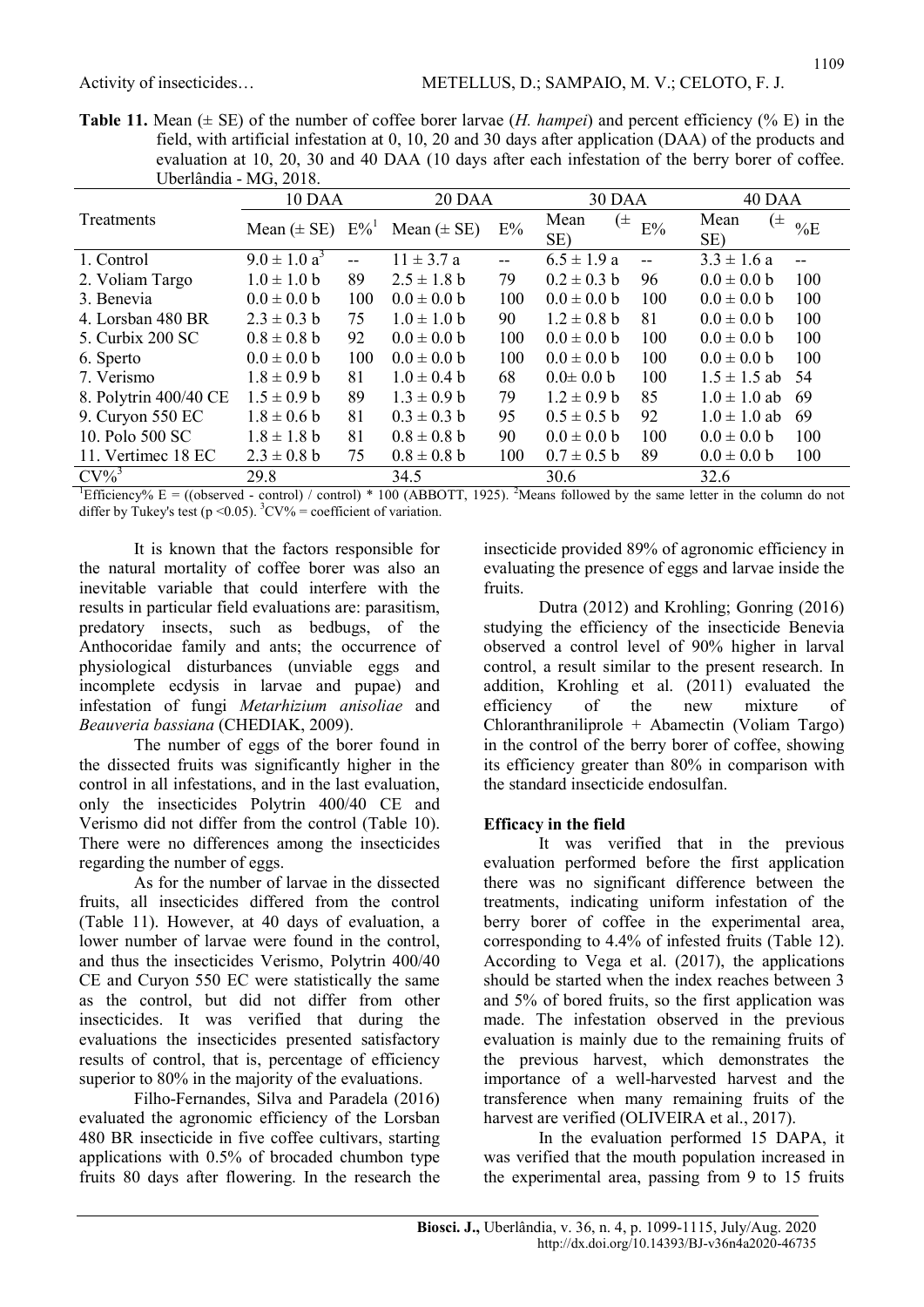bored on average for each 50 evaluated fruits, which is explained by favorable climatic conditions for the borer (OLIVEIRA et al., 2017). Among the insecticides evaluated, only Lorsban 480 BR and Sperto differed from the control, reaching 80% efficiency (Table 12). In the evaluation carried out at the 30 DAPA, the insecticides Voliam Targo and Polytrin 400/40 CE differed from the control, with 75% and 65% efficiency respectively. The other insecticides did not differ from the control. Thus, the second application was performed with a 30-day interval, following the recommendations of the research agencies (SOUZA, 2014).

At 7 DASA the insecticides had an effect on the borer, keeping the insect infestation practically at the same levels as the DAPA evaluation, while in the control the level of infestation increased (Table 12). The insecticides Voliam Targo, Curbix 200 SC, Sperto, Polytrin 400/40 CE, Curyon 550 EC and Polo 500 SC differed from the control, but with efficiency below 67%. In the DASA 14 count, only the insecticide Sperto differed from the control, and the infestation rates remained similar to that of the 7 DASA.

At 21 DASA the insect population increased in the control. The insecticides Curbix 200 SC, Sperto, Polytrin 400/40 CE and Curyon 550 EC differed from the control, but only the insecticide Sperto reached efficacy higher than 80%, which is the minimum value agreed for a pesticide (Table 12). In the evaluation carried out at the 28 DASA, all insecticides differed from the control, with Lorsban 480 BR, Verismo and Polytrin 400/40 CE reaching efficacy above 80%.

It was observed in the last evaluation carried out at 35 DASA that all treatments differed from the control, with only the Lorsban 480 BR insecticide not reaching 80% efficacy. The insecticides with the highest control rates were Sperto (98%), Polytrin 400/40 CE (96%), Benevia (93%), Curyon 550 EC (91%), Voliam Targo (88%) and Verismo 88%), Curbix 200 SC (87) and Polo 500 SC (87) and Vertimec 18 EC (85%) (Table 12).

The number of fruits bored in the previous evaluation increased considerably in the control during the conduction of the test, whereas in the treatments with the insecticides the infestation did not increase, and in some treatments, the rate of infestation decreased, being clear the influence of the insecticides. In the case of the control, it is possible that the peak of infestation occurred in the last evaluation, because the insect would have found fruits with a dry matter content more adequate for the biological development of the pest (PÉREZ; INFANTE; VEJA, 2015).

In studies conducted in Rondônia, the behavior of the berry borer populations was similar. The population increased between September and May, culminating almost before harvest (May) (ARISTIZABAL, 2005). In the state of Minas Gerais, in surveys conducted from 2009 to 2012, it was observed that infestation in arabica coffee also increased during fruit development and peaked between June and July (SILVA et al., 2013). These studies demonstrate that the insect shows a high population growth, as observed in the control without application of the present study, where the infestation started from 4.5%, reaching 44.4% of fruits attacked, proving that the insecticides have a positive effect on the control of the insect.

In the evaluation of the final infestation of bored grains, after fruiting, there was no difference between the insecticides and almost all had a lower number of broached fruits than the control, except for the insecticides Benevia, Polo 500 SC and Vertimec 18 EC. Which did not differ from the control (Table 13).

Other authors have evaluated the performance of some of the insecticides tested in the present study in the control of the berry borer of coffee (KROHLING; GONRING, 2016; MENDONÇA; MATTIELLO, 2017). Mendonça and Mattiello (2017) tested in the field the insecticides Verismo, Benevia and Voliam Targo, applied with use of different adjuvants and verified a reduction in the rate of infestation corroborating the data obtained in the present research. Krohling and Gonring (2016) evaluated the insecticide Voliam Targo and concluded that the insecticide provided an average efficiency of 77.36%, and may be an option to control the H. hampei.

Borges et al. (2016) conducted a field study with the insecticides Benevia, Verismo, Lorsban 480 BR and Voliam Targo and concluded that all insecticides provided a significant reduction in the infestation of the berry borer, but all were below 80%, a fact explained by the high initial infestation. The authors report that to obtain good results, especially in situations of high infestation, at least two applications are necessary, corroborating with the results of the present research.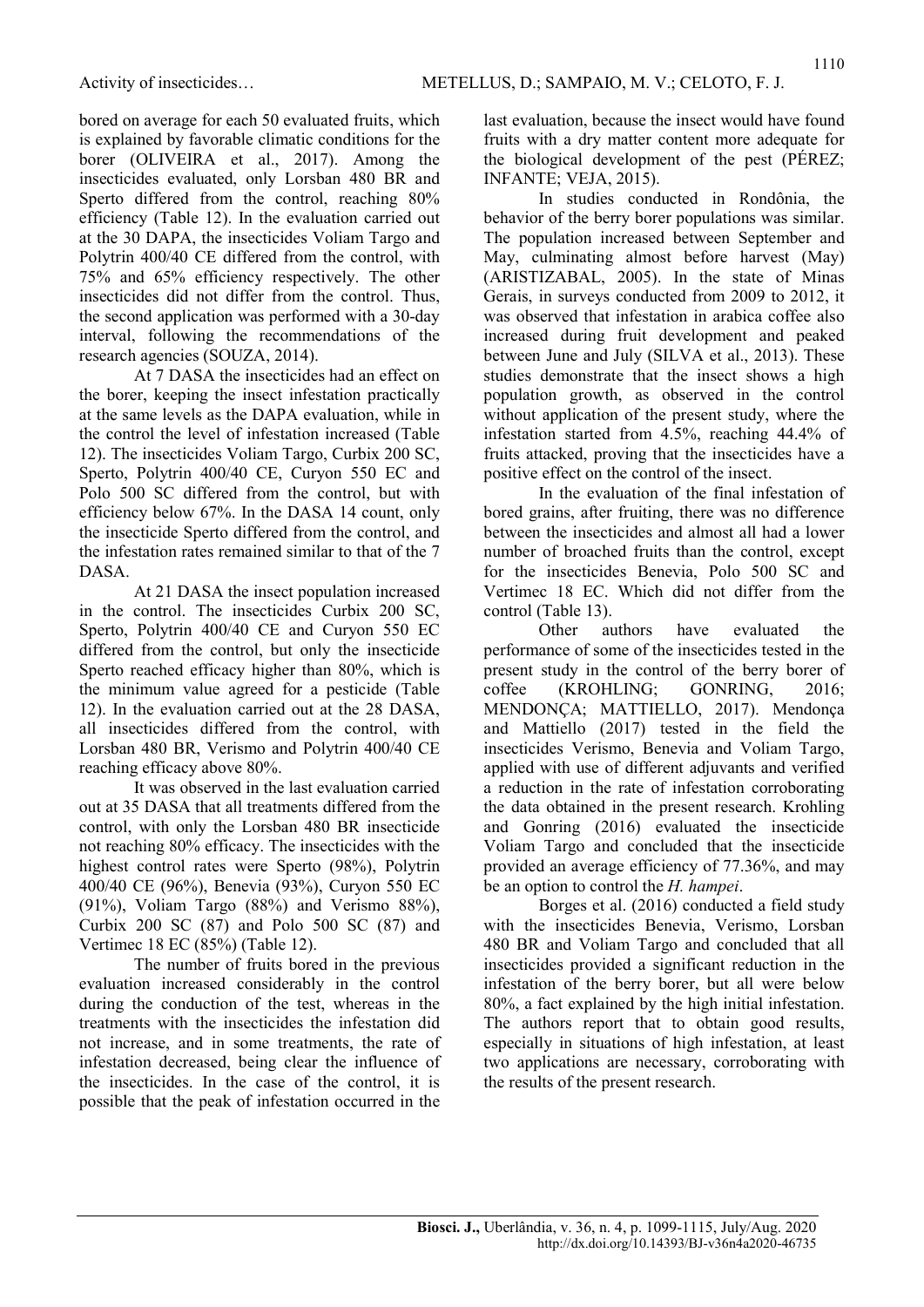#### Activity of insecticides… METELLUS, D.; SAMPAIO, M. V.; CELOTO, F. J.

|                                                        | Previous                        | 15 DAPA                           |                    | 30 DAPA              |        | 7 DASA             |            | 14 DASA             |      | 21 DASA          |                          | 28 DASA                    |               | 35 DASA             |       |
|--------------------------------------------------------|---------------------------------|-----------------------------------|--------------------|----------------------|--------|--------------------|------------|---------------------|------|------------------|--------------------------|----------------------------|---------------|---------------------|-------|
| Treatments                                             | Mean                            | Mean                              | $E\%$ <sup>1</sup> | Mean                 | E%     | Mean               | E%         | Mean                | E%   | Mean             | $E\%$                    | Mean                       | E%            | Mean                | $E\%$ |
| 1. Control                                             | $9 \pm 0.9a^2$                  | $15.0 \pm 0.4$ a --               |                    | $12.0 \pm 2.5$ a     | $\sim$ | $16.5 \pm 4.0 a$   | $\sim$ $-$ | $16.3 \pm 6.3$ a -- |      | $19 \pm 6.4$ a   | $\overline{\phantom{a}}$ | $12\pm3.0 a$               | $\sim$ $\sim$ | $23.5 \pm 5.9$ a -- |       |
| 2. Voliam Targo                                        |                                 | $11.0 \pm 1.3$ a $7.0 \pm 0.4$ ab | -53                | $7.0 \pm 1.3$ bc     | 75     | $6.5 \pm 1.9 b$    | 61         | $7.5 \pm 1.2$ ab 57 |      | $6.0 \pm 1.4$ ab | 68                       | $3.0 \pm 1.2 b$ 75         |               | $2.7 \pm 0.2$ b 88  |       |
| 3. Benevia                                             | $9.0 \pm 0.8$ a $10\pm 0.9$ ab  |                                   | 33                 | $5.0 \pm 1.7$ bc     | 58     | $8.0 \pm 1.$ ab    | 52         | $7.0 \pm 1.5$ ab    | 54   | $7.8 \pm 1.0$ ab | 59                       | $3.3\pm0.7$ b 73           |               | $1,7 \pm 1.0$ b 93  |       |
| 4. Lorsban 480 BR                                      | $7.0 \pm 0.5$ a 3.0 $\pm$ 0.4 b |                                   | 80                 | $8.5 \pm 3.3$ ab     | 31     | $8.7 \pm 0.8$ ab   | 47         | $8.3 \pm 2.2$ ab 57 |      | $6.0 \pm 0.7$ ab | 68                       | $3.0 \pm 1.1$ b 81         |               | $5.2 \pm 0.2$ b 78  |       |
| 5. Curbix 200 SC                                       | 6.0 $\pm$ 0.5 a 10 $\pm$ 1.8 ab |                                   | 33                 | $6.5 \pm 1.6$ bc     |        | 46 $7.2 \pm 2.0$ b | 56         | $4.0 \pm 1.4 b$     | -66  | $4.8 \pm 1.5 b$  | 75                       | $2.8 \pm 1.2$ b 77         |               | $3.0 \pm 0.4$ b 87  |       |
| 6. Sperto                                              | $12.0\pm0.6$ a 3.0 $\pm0.7$ b   |                                   | 80                 | $7.0 \pm 1.2$ bc     | 42     | $6.0 \pm 1.0 b$    | 64         | $8.8 \pm 1.6$ ab    | 75   | $2.3 \pm 0.7$ b  | 88                       | $3.5 \pm 1.5 \text{ b}$ 71 |               | $0.5 \pm 0.5$ b 98  |       |
| 7. Verismo                                             |                                 | $8.0 \pm 1.4$ a 4.0±0.4 ab        | 73                 | $10.0 \pm 2.8$ ab 17 |        | $9.0 \pm 1.3$ ab   | 45         | $8.7 \pm 2.3$ ab    | 46   | $9.5 \pm 1.5$ ab | 50                       | $1.7\pm0.7$ b 85           |               | $2.7 \pm 0.7$ b 88  |       |
| 8. Polytrin 400/40 CE $7.0 \pm 0.5$ a $5.0 \pm 0.5$ ab |                                 |                                   | -60                | $4.2 \pm 1.7$ c      | 65     | $5.5 \pm 2.2 b$    | 67         | $8.3 \pm 2.3$ ab    | - 69 | $5.0 \pm 1.5 b$  | 74                       | $4.0 \pm 1.0 \text{ b}$ 92 |               | $3.2 \pm 0.7$ b 96  |       |
| 9. Curyon 550 EC                                       |                                 | $6.0 \pm 0.8$ a $6.0 \pm 0.4$ ab  | 40                 | $7.7 \pm 0.8$ bc     | 35     | $6.7 \pm 2.7$ b    | 59         | $8.0 \pm 2.3$ ab    | 49   | $5.5 \pm 1.6 b$  | 71                       | $3.3 \pm 0.4$ b 73         |               | $2.0 \pm 0.9$ b 91  |       |
| 10. Polo 500 SC                                        |                                 | $7.0 \pm 0.5$ a $9.0 \pm 0.4$ ab  | 47                 | $9.0 \pm 3.6$ ab     | 25     | $6.0 \pm 2.1 b$    | 64         | $6.0 \pm 1.6$ ab 51 |      | $8.8 \pm 2.0$ ab | 54                       | $4.2 \pm 1.6 b$ 65         |               | $3.0 \pm 0.5$ b 87  |       |
| 11. Vertimec 18 EC                                     |                                 | $8.0 \pm 1.1$ a $8.0 \pm 0.4$ ab  | 73                 | $7.5 \pm 0.9$ bc     | 38     | $8.5 \pm 0.6$ ab   | 48         | $6.8 \pm 0.7$ ab    | 58   | $6.0 \pm 0.9$ ab | 68                       | $5.0 \pm 2.0$ b 58         |               | $3.5 \pm 2.2 b$ 85  |       |
| $CV\%$ <sup>3</sup>                                    | 41.39                           | 50.66                             |                    | 30.76                |        | 29.80              |            | 29.95               |      | 28.36            |                          | 42.33                      |               | 38.94               |       |

Table 12. Mean  $(\pm$  SE) of number of fruits bored and percentage of efficiency (% E), at 0 (previous), 15 and 30 days after the first application (DAPA) and 7, 14, 21, 28 and 35 days after the second application (DASA) on natural berry borer infestation by (*H. hampei*) in the field. Uberlândia - MG, 2018.

 $\frac{1}{2}$ % E = ((control - treatment) / Witness) \* 100 (ABBOTT, 1925). 3Means followed by the same letter in the column are not statistically different according to the Tukey test (P < 0.05).  $\frac{4}{2}$ CV% - coefficient of variation.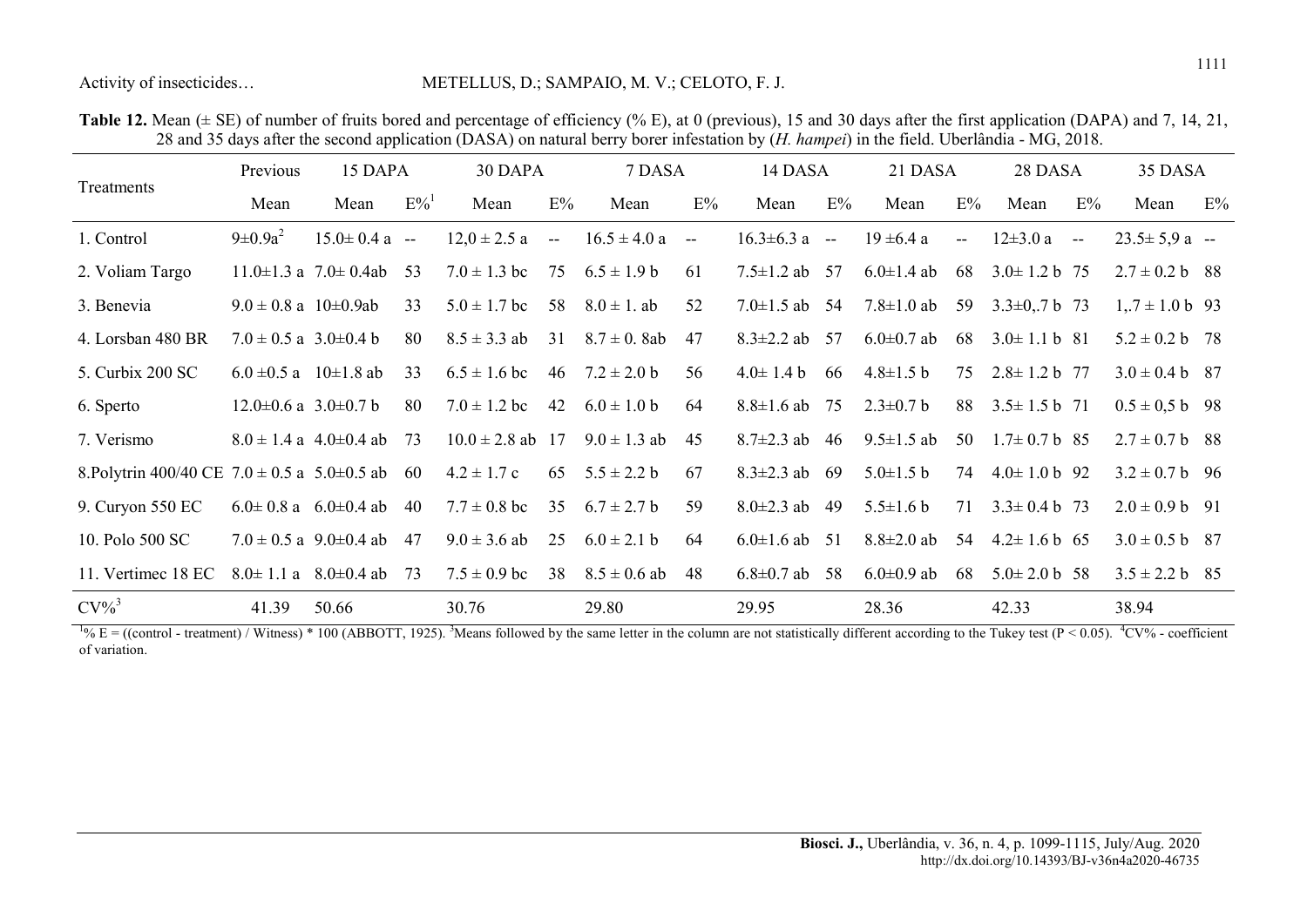| percentage of final information (70 km) of the francs corea by the bent $\gamma$ corea. Coeffainant $\gamma$ holds. |    |    |             |    |                     |                  |  |  |  |  |
|---------------------------------------------------------------------------------------------------------------------|----|----|-------------|----|---------------------|------------------|--|--|--|--|
| <b>Treatments</b>                                                                                                   |    |    | Repetitions |    | $Mean \pm SE$       | %FI              |  |  |  |  |
|                                                                                                                     | A  | Β  |             | D  |                     |                  |  |  |  |  |
| 1. Control                                                                                                          | 14 | 18 | 36          | 14 | $20.5 \pm 4. a^{1}$ | 8.2 a            |  |  |  |  |
| 2. Voliam Targo                                                                                                     |    | 6  | 8           | 6  | $6.3 \pm 0.5 b$     | 2.5 <sub>b</sub> |  |  |  |  |
| 3. Benevia                                                                                                          | h  | 8  |             | 14 | $9.0 \pm 1.5$ ab    | 3.6ab            |  |  |  |  |
| 4. Lorsban 480 BR                                                                                                   |    |    |             |    | $3.5 \pm 1.6 b$     | 1.4 <sub>b</sub> |  |  |  |  |
| 5. Curbix 200 SC                                                                                                    |    |    |             |    | $4.8 \pm 0.9$ b     | 1.9 <sub>b</sub> |  |  |  |  |
| 6. Sperto                                                                                                           |    | 8  |             |    | $4.8 \pm 1.0 b$     | 1.9 <sub>b</sub> |  |  |  |  |
| 7. Verismo                                                                                                          |    |    |             |    | $5.5 \pm 1.0 b$     | 2.2 <sub>b</sub> |  |  |  |  |
| 8. Polytrin 400/40 CE                                                                                               |    |    |             |    | $2.5 \pm 0.8$ b     | 1.0 <sub>b</sub> |  |  |  |  |
| 9. Curyon 550 EC                                                                                                    |    | 16 |             |    | $7.8 \pm 2.5$ b     | 3.1 <sub>b</sub> |  |  |  |  |
| 10. Polo 500 SC                                                                                                     |    | 8  | 8           | 10 | $8.3 \pm 0.5$ ab    | $3.3$ ab         |  |  |  |  |
| 11. Vertimec 18 EC                                                                                                  | h  |    | 13          | 9  | $8.8 \pm 1.3$ ab    | $3.5$ ab         |  |  |  |  |
| $CV\%^2$                                                                                                            |    |    |             |    | 24.56               |                  |  |  |  |  |

**Table 13.** Mean number  $(\pm EP)$  of coffee beans, *H. hampei*, in four samples of 250 fruits per repetitions and percentage of final infestation (% FI) of the fruits bored by the berry borer. Uberlândia - MG, 2018.

 $1\% E =$  ((control - treatment) / Witness) \* 100 (ABBOTT, 1925). 3Means followed by the same letter in the column are not statistically different according to the Tukey test ( $P \le 0.05$ ).  $^{4}CV\%$  - coefficient of variation.

#### **CONCLUSIONS**

The insecticides Voliam Targo, Benevia, Lorsban 480 BR, Curbix 200 SC, Sperto, Polytrin 400/40 CE, Curyom 550 EC and Vertimec 18 EC increased the mortality of coffee borer when applied topically in the laboratory, causing mortality higher than 80%. On the other hand, the Verismo and Polo 500 SC insecticides did not increase the mortality of the berry borer in topical application.

All the insecticides tested reduced the attack of the fruits by the coffee borer, but the insecticides Benevia, Lorsban 480 BR, Curbix 200 SC, Sperto, Polytrin 400/40 CE, Curyom 550 EC and Vertimec 18 EC reduced by more than 80 % of drilled fruits, while Voliam Targo, Verismo and Polo 500 SC did not reach this reduction index. Due to the high mortality of the borer in topical application, the insecticides prevented the posture, reducing the number of larvae, except Verismo, Polo 500 SC and Vertimec 18 EC;

In the evaluation of the residual effect of insecticides on berry borer mortality in the laboratory, almost all insecticides provided mortality above 70% except Polo 500 SC. The high mortality reflected in the lower number of fruits bored in relation to the control. All the insecticides tested reduced the number of coffee borer eggs in fruits with insecticide application; however, the insecticides Lorsban 480 BR, Curyom 550 EC and Polo 500 SC did not reduce the number of coffee borer larvae in the fruits;

In the evaluation of the residual effect of insecticides in the field, all insecticides maintained high residual power for up to 30 days after application. Due to the high mortality of the coffee borer caused by the insecticides Voliam Targo, Benevia, Lorsban 480 BR, Curbix 200 SC, Sperto, Polytrin 400/40 EC, Verismo and Vertimec 18 EC there was a reduction in the number of fruits attacked by the drill-do -coffee;

All the insecticides showed efficacy in the field, reducing the population and the attack of the coffee borer on the grains; and the insecticides Voliam Targo, Lorsban 480 BR, Curbix, Sperto, Polytrin 400/40 EC and Verismo showed the best control results, being indicated for the use in the handling of coffee beans.

RESUMO: O objetivo deste trabalho foi avaliar em laboratório e em campo os efeitos tópicos, residuais e de eficiência agronômica dos inseticidas Voliam Targo, Benevia, Lorsban 480 BR, Curbix 200 SC, Sperto, Verismo, Polytrin 400/40 CE, Curyom 550 EC, Polo 500 SC e Vertimec 18 EC no controle da broca do café (H. hampei). O delineamento experimental foi inteiramente casualizado e quatro repetições foram utilizados nos ensaios. No laboratório foi feita uma pulverização direta sobre o inseto (efeito tópico) e uma aplicação nos frutos do café (contaminação residual). Em ambos os experimentos, cada parcela consistiu de uma placa Petri forrada com papel de filtro, 10 frutos no estágio verde e 10 fêmeas adultas da broca, originários de criação artificial. Dois experimentos de campo foram realizados na Fazenda Experimental Campus Glória. O primeiro foi realizado com o objetivo de avaliar o efeito residual dos inseticidas em infestação artificial da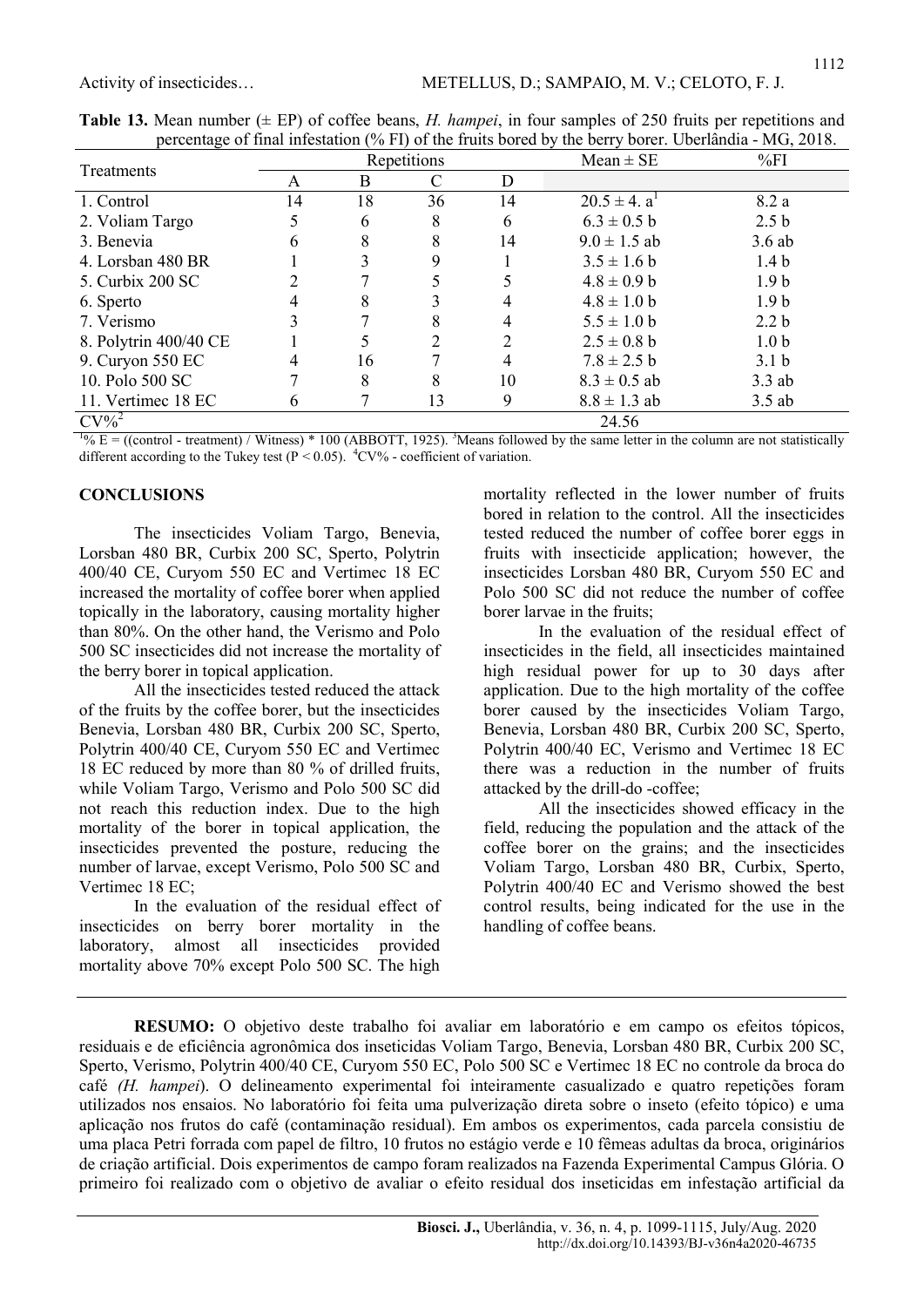broca após a aplicação dos produtos em frutos no início da maturação. Foram avaliados o número de frutos perfurados, fêmeas mortas, número de ovos e larvas nos experimentos de laboratório e campo. O segundo experimento de campo teve como objetivo avaliar a eficácia no controle da população natural da broca. Foram realizadas duas aplicações com intervalo de 30 dias, utilizando-se um turbo pulverizador motorizado. Foram avaliados o número de frutos perfurados em 50 frutos por parcela e porcentagem de sementes brocadas em uma amostra de 250 sementes por repetição. No laboratório, todos os inseticidas proporcionaram mortalidade superior a 80% em aplicação tópica e maior de 73% por contaminação residual, exceto o inseticida Polo 500 SC, que proporcionou 55% de mortalidade. No experimento de campo com infestação artificial, todos os inseticidas diferiram da testemunha, mantendo o controle residual até 30 dias após a aplicação e com mortalidade superior a 70%, chegando a até 100% de mortalidade. No teste com infestação natural da broca os inseticidas diferiram da testemunha em todos os parâmetros avaliados, mostraram eficácia superior a 75% aos 35 dias após a segunda aplicação. Os inseticidas Voliam Targo, Lorsban 480 BR, Curbix 200 SC, Sperto, Polytrin 400/40 CE e Verismo apresentaram os melhores resultados de controle, sendo indicados para uso no manejo da broca do café.

PALAVRAS-CHAVE: Coffea arabica, MIP, controle químico

#### **REFERENCES**

ARISTIZABAL, L. F. Investigación participativa en el manejo integrado de la broca del café.11. ed. Sociedade colombiana de entomologia. Guanabara Koogan, 2005.

BORGES, F. R. P.; PASQUALOTTO, A. T.; CINTRA, W. Avaliação do controle da broca do café e bicho mineiro com o uso de inseticidas do grupo químico das diamidas antamílicas. In: CONGRESSO BRASILEIRO DE PESQUISAS CAFEEIRAS, 42., 2016, Serra Negra. Anais... Brasília: EMBRAPA, 2016. p. 1-5.

CHEDIAK, M. Dinâmica e fatores-chave de mortalidade da broca-do-café (Hypothenemus hampei). 2009. 46 f. dissertação (Mestrado em Fitotecnia) - Universidade Federal de Viçosa, Viçosa, 2009.

COMPANHIA NACIONAL DE ABASTECIMENTO. Acompanhamento da safra brasileira de café - safra 2018 (primeiro levantamento). Brasília, DF, 2018. Disponível em: <http://www.conab.gov.br/index.php/ infoagro/safras/café>. Acesso em: 15 abr. 2018.

DEPIERI, R. A.; MARTINEZ, S. S. Redução da sobrevivência da broca-do-café, Hypothenemus hampei (Ferrari 1867) (Coleoptera: Scolytinae) e do seu ataque aos frutos de café pela pulverização com nim em laboratório. Neotropical Entomology, Lavras, v. 39, n. 4 p. 632-637, dez. 2010. https://doi.org/10.1590/S1519- 566X2010000400026

DUTRA, V. Mortalidade da broca-do-café Hypothenemus hampei (Ferrari 1867) (Coleoptera: Curculionidae) por extratos de sementes de anonáceas e Tephrosia vogelii Hook(Fabaceae). 2012. 42 f. Dissertação (Mestrado em Agronomia) – universidade estadual de londrina, Londrina, 2012.

EMPRESA DE PESQUISA AGROPECUÁRIA DE MINAS GERAIS. Pragas do cafeeiro: bioecologia e manejo integrado. IN SIMPÓSIO DE PESQUISA DOS CAFÉS DO BRASIL, 11. ed. Belo Horizonte, DF, 2014.

FETTING, C. J.; HAYES, C. J. Laboratory assays of select candidate for control of Dendroctonus ponderosae. Pest management Science, Sussex, v. 67, n. 5, p. 548-555, abr. 2012. https://doi.org/10.1002/ps.2094

FILHO-FERNANDES, G. M.; SILVA, C. L.; PARADELA, J. A. Eficiência no controle da broca-do-café, com diferentes inseticidas aplicadas em cinco variedades de café (Coffea arabica). IN: CONGRESSO BRASILEIRO DE PESQUISAS CAFEEIRAS, 42., 2016, Serra Negra. Anais... Brasília: EMBRAPA, 2016. P 1-5.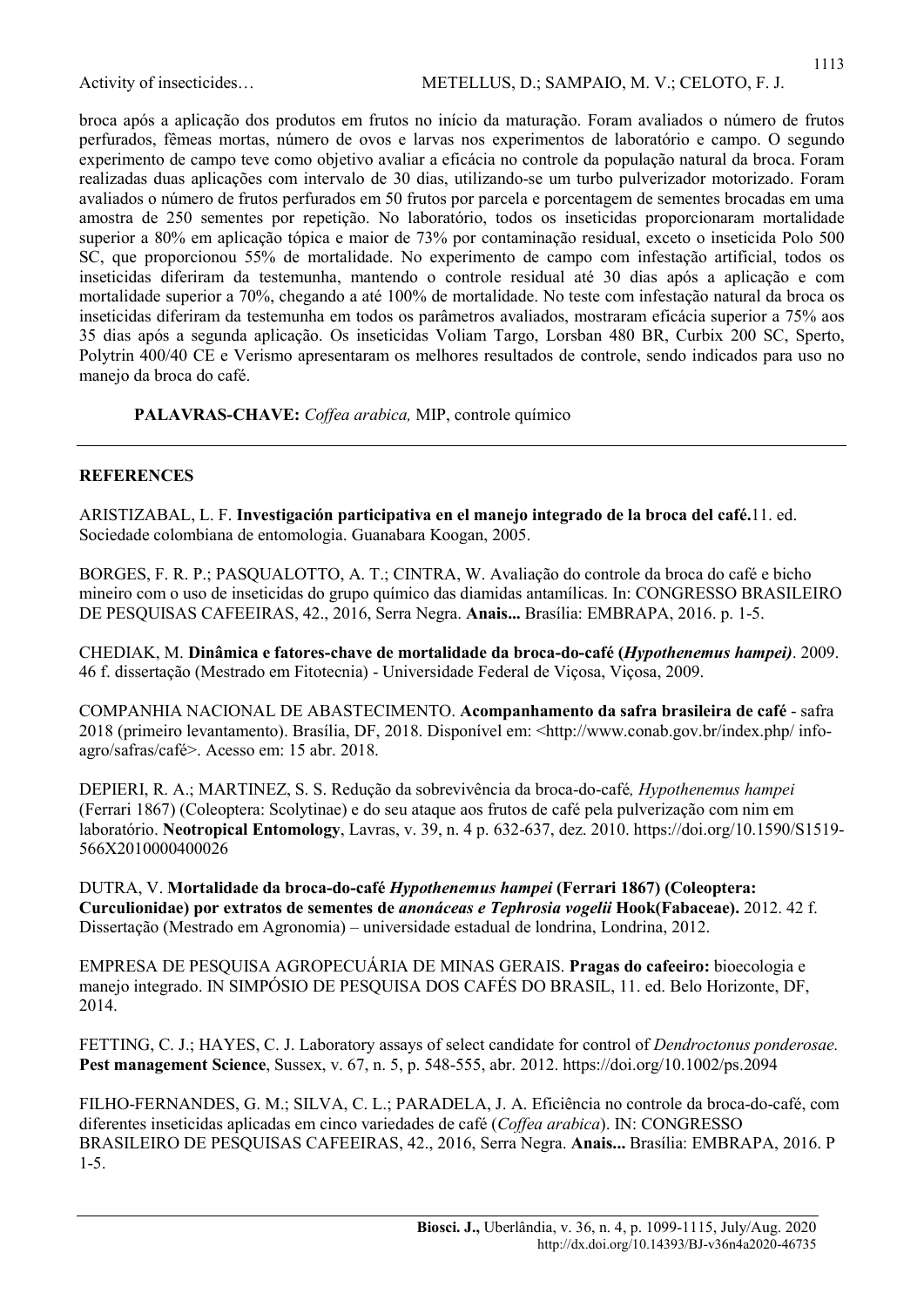KROHLING, C. A.; MATIELLO, J.B.; FERNANDES, H.M. Avaliação da eficiência do inseticida Voliam Targo no controle da broca do café (H. hampei). In: CONGRESSO BRASILEIRO DE PESQUISAS CAFEEIRAS, 37., 2011, Poços de Caldas. Anais ...Brasília, DF: EMBRAPA Café, 2011. (CD-ROM) 2p.

KROHLING, C. A.; GONRING, A. H. R. Avaliação do inseticida Benevia TM no controle da broca-do-café e do portifólio de fungicidas no controle de ferrugem e da cercosporiose do cafeeiro. IN: CONGRESSO BRASILEIRO DE PESQUISAS CAFEEIRAS, 38., 2016, Serra Negra. Anais... Brasília: EMBRAPA café, 2016. P1-4.

MARTINEZ, S. S.; VAN-EMDEN, H. F. Growth disruption, anormalities and normality of Spodoptera littoralis (Boisduval) (Lepidoptera: Noctuidae) caused by azadirachtin. Neotropical Entomology, v. 30, n. 1, P. 113-125, abr. 2010. https://doi.org/10.1590/S1519-566X2001000100017

MENDONÇA, P. L. P.; MATTIELLO, A. L. Avaliação do controle de broca-do-cafeeiro (Hypothenemus hampei, Ferrari, 1867) com novo ativo Metaflumizone (inseticida verismo®). In: CONGRESSO BRASILEIRO DE PESQUISAS CAFEEIRAS, 43., 2017, Poços de Caldas. Anais… Poços de Caldas: [s.n.], 2017.

MICHAEL, G.; PORTILLAR, M. Abridged Life Tables for Cephalonomia stephanoderis and Prorops nasuta (Hymenoptera: Bethylidae) Parasitoids of Hypothenemus hampei (Coleoptera: Curculionidae: Scolytinae) Reared on Artificial Diet. Jornal of Insects Science, New York, v. 18, n. 2, Jan. 2018. https://doi.org/10.1093/jisesa/iey013

MOURA, A. P.; CARVALHO, G. A.; BOTTON, M. Residual effect of pesticides used in integrated apple production on Chrysoperla externa (Hagen) (Neuroptera: Chrysopidae) larval. Chilean Journal of Agricultural Research, Chillán, v. 72, n. 2, p. 217-223, Apr/Jun. 2012. https://doi.org/10.4067/S0718- 58392012000200009

OLIVEIRA, C. M.; SANTOS, M. G.; AMABILE, R. F.; FRIZZAS, M. R.; BARTHOLO, G. F. Coffee Berry Borer in conillon coffee in the Brazilian Cerrado: an ancient pest in a new anvironment, cornillon, Bulleting of Entomology, Cornillon, v. 12, n. 4, P. 1-7, jun. 2017. https://doi.org/10.1017/S0007485317000530

PARENTI, M. V.; SOUZA, J. C.; MEDEIROS, R. S. Novos inseticidas para controle da broca do café (Hypothenemus hampei). In: CONGRESSO BRASILEIRO DE PESQUISAS CAFEEIRAS, 39., 2013. Poços de Caldas. Anais... Disponível em: <http://www.sbicafe.ufv.br/handle/123456789/7316>. Acesso em: 04 abr.2018.

PÉREZ, J.; INFANTE, F.; VEJA, F. E. A coffee Berry Borer (Coleoptera: Curculionidae: Scolytidae) Bibliopraphy, Journal of Insect Science, v. 8, n. 4. jul. 2015.

SILVA, R. A. et al. Sintomas de injúrias causadas pelo ataque de pragas em cafeeiro. In: GUIMARÃES, R. J.; MENDES; A. N. G.; BALIZA, D. P. Semiologia do cafeeiro: sintomas de desordens nutricionais, fitossanitárias e fisiológicas. 1. ed. Lavras: Editora UFLA, 2010. cap. 3, p. 107-142.

SILVA, R.A.; MACHADO, J.L.; CARVALHO, T.A.F.de; et al. Influência das condições climáticas na flutuação populacional da broca-do-café Hypothenemus hampei (Ferrari, 1867) (Coleoptera:Scolytidae) no Sul de Minas Gerais in: VIII SIMPÓSIO DE PESQUISA DOS CAFÉS DO BRASIL. 2013, Salvador. Resumos... Salvador: 2013. 4p.

SOUSA, J. C. Controle químico da broca-do-café com Cyantraniliprole. Coffee Science, Larvas, v.8, n.4, p.404-410, dez. 2013.

SOUZA, J. C.; REIS, P. R.; SILVA, R. A. Cigarras-do cafeeiro em Minas Gerais: histórico, reconhecimento, biologia, prejuízos e controle. Belo Horizonte: Epamig, 2007. 47p. (Epamig. Boletim Técnico, 80).